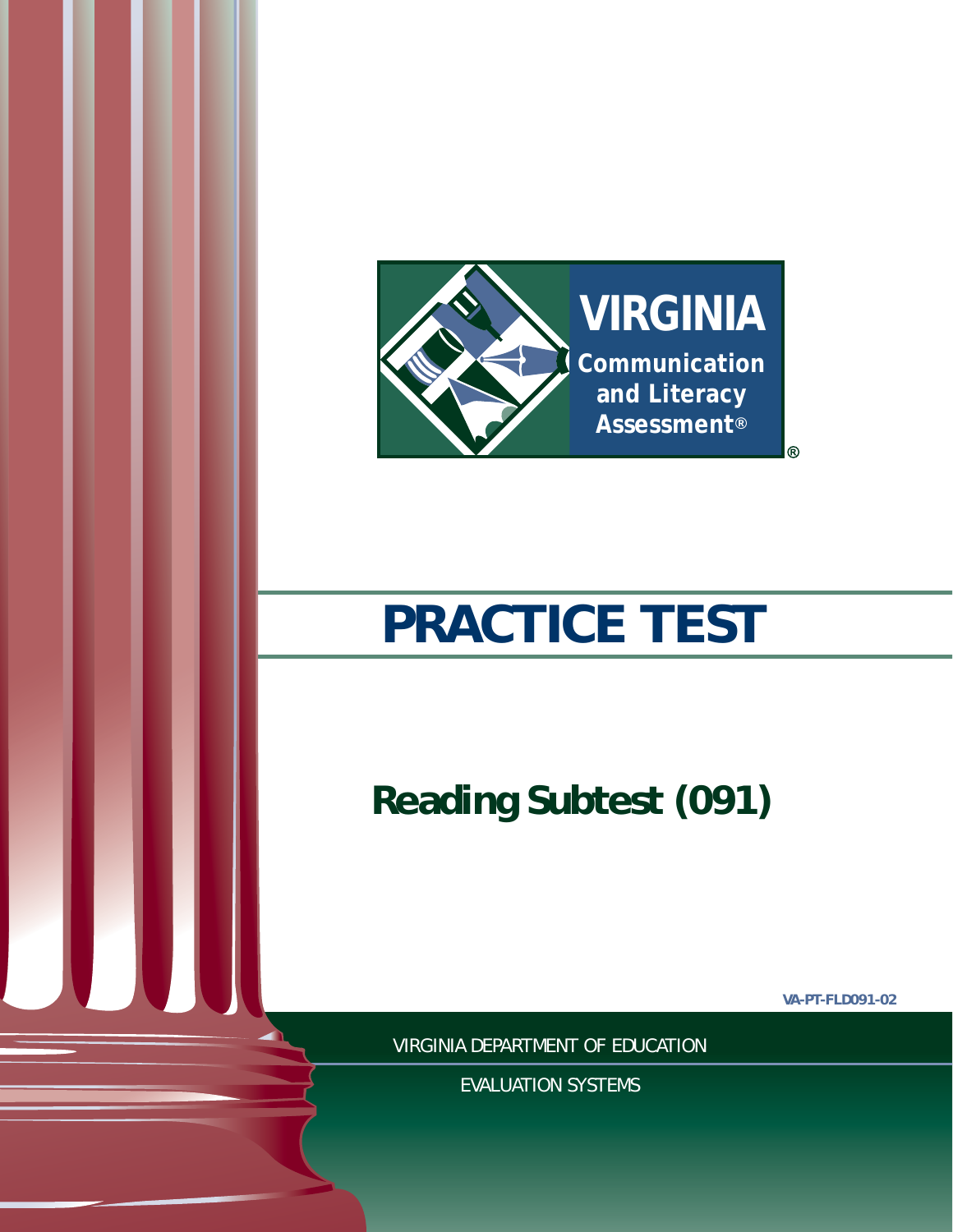

# **Table** *of* **Contents**

| MULTIPLE-CHOICE QUESTION SET2  |
|--------------------------------|
|                                |
| EVALUATING YOUR PERFORMANCE 27 |
|                                |



*Readers should be advised that this practice test, including many of the excerpts used herein, is protected by federal copyright law.* 

> Copyright © 2011 Pearson Education Inc. or its affiliate(s). All rights reserved. Evaluation Systems, Pearson, P.O. Box 226, Amherst, MA 01004

Virginia Communication and Literacy Assessment, VCLA, and the Virginia Communication and Literacy Assessment logo are trademarks, in the U.S. and/or other countries, of Pearson Education Inc. or its affiliate(s).

Pearson and its logo are trademarks, in the U.S. and/or other countries, of Pearson Education Inc. or its affiliate(s).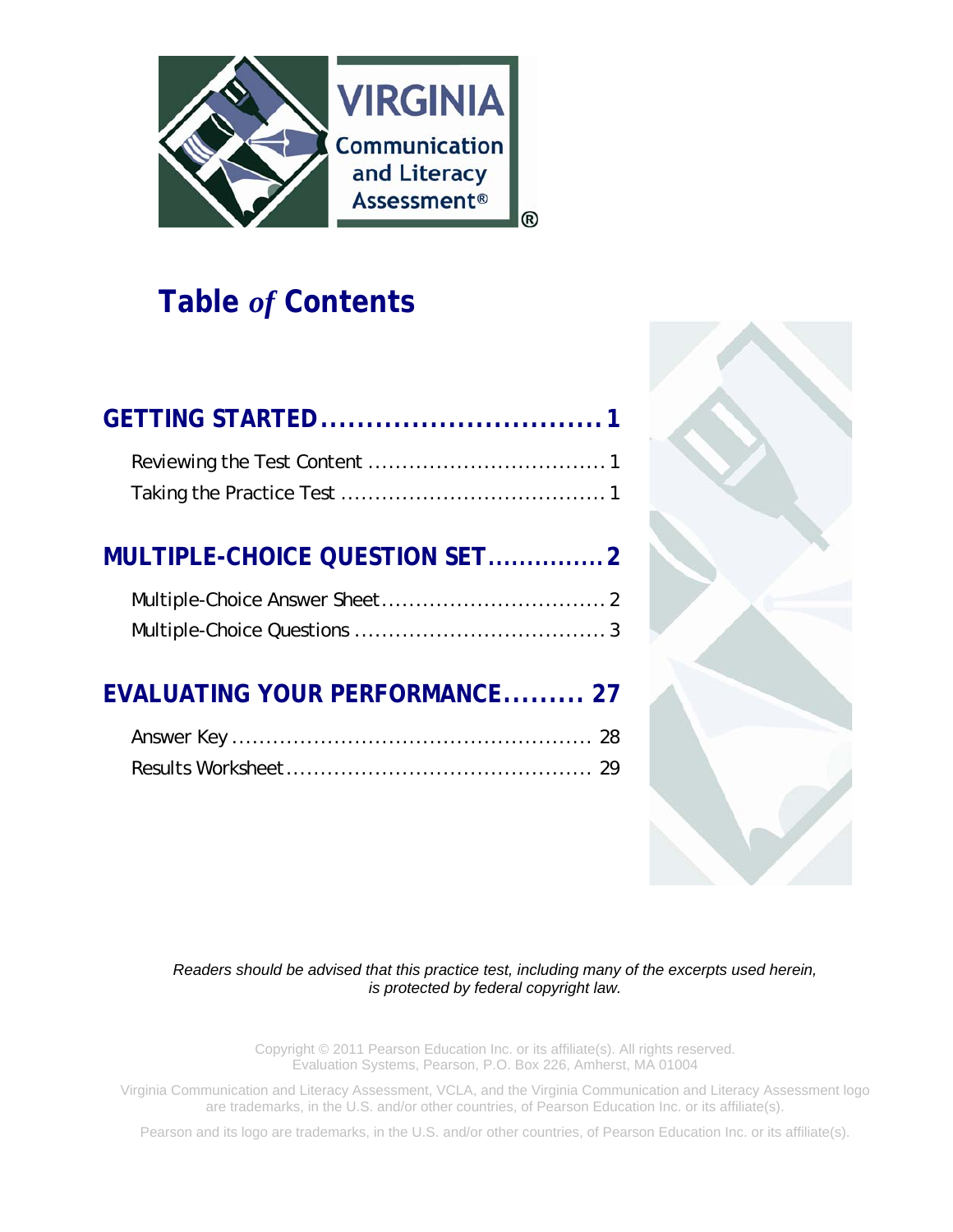

# **GETTING STARTED**

The Virginia Communication and Literacy Assessment® (VCLA™) is composed of two subtests—a reading subtest and a writing subtest. This document provides a full-length sample VCLA reading subtest consisting of 40 multiple-choice questions.

A practice test for the writing subtest is also available; see the VCLA Web site at **www.va.nesinc.com**.

### **Reviewing the Test Content**

The content of each VCLA subtest is documented in the test blueprint, which consists of a set of test objectives. The content of the VCLA reading subtest is defined by the objectives in the "Subtest I— Reading Comprehension and Analysis" section of the test blueprint.

The test blueprint for the VCLA is available on the VCLA Web site at **www.va.nesinc.com**.

### **Taking the Practice Test**

To take the practice test, follow these steps:



Read each multiple-choice question carefully and choose the ONE best answer out of the four answer choices provided.



Record your answer to each question on the Multiple-Choice Answer Sheet provided.



Follow the instructions in "Evaluating Your Performance" to score your test and evaluate and interpret your results.

You may wish to monitor how long it takes you to complete the practice test. When taking the actual VCLA, you will have a four-hour test session. Keep in mind that if you are taking both VCLA subtests at one administration, you will be assigned to complete both subtests during one four-hour test session. If you are taking only one subtest, you will have the full four-hour test session to complete the subtest.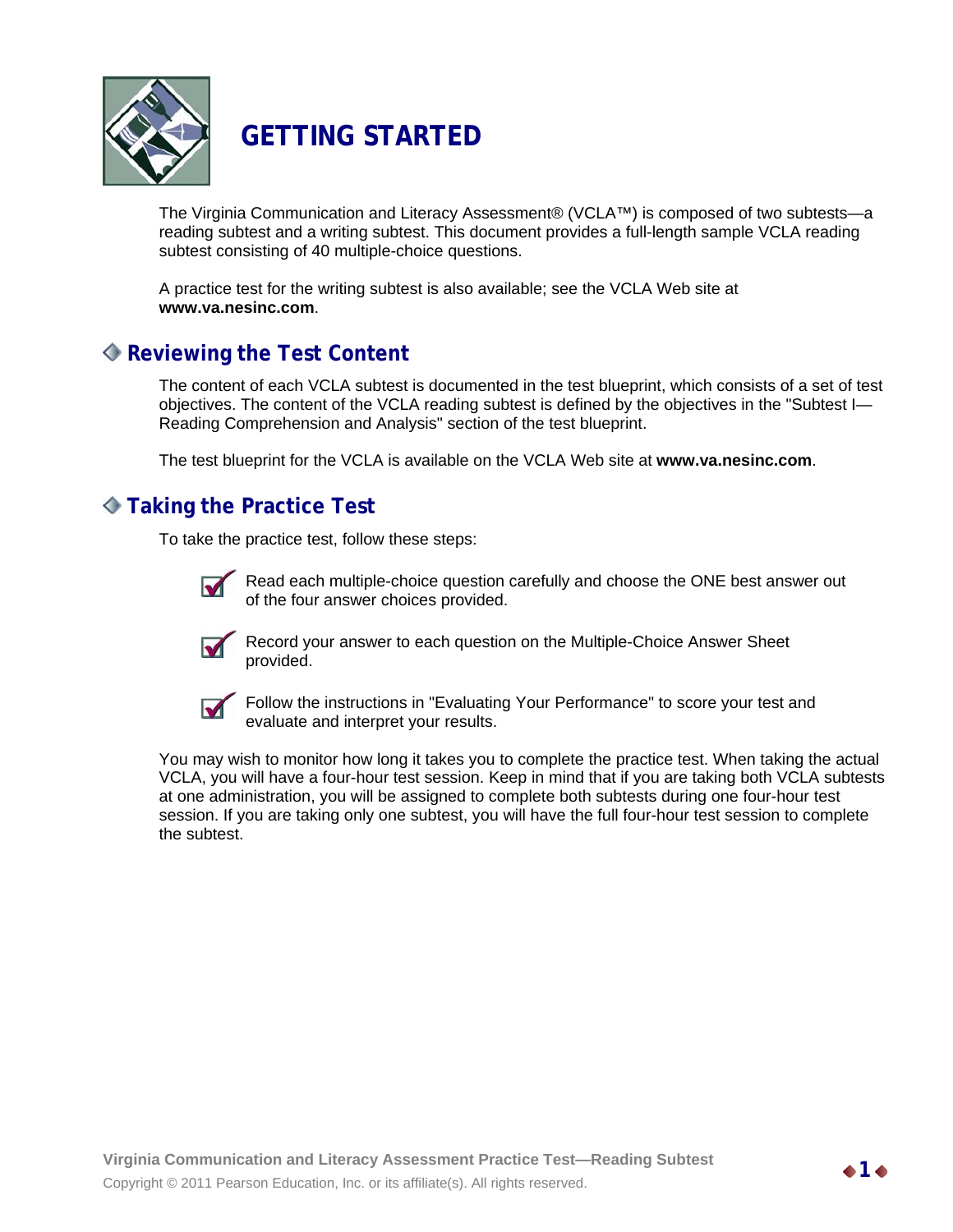

# **MULTIPLE-CHOICE QUESTION SET**

# **Multiple-Choice Answer Sheet**

Use the space provided below to record your responses to the multiple-choice questions that follow.

| <b>Question</b><br><b>Number</b> | <b>Your Response</b> | Question<br><b>Number</b> |
|----------------------------------|----------------------|---------------------------|
| $\mathbf{1}$                     |                      | 21                        |
| $\overline{\mathbf{2}}$          |                      | 22                        |
| 3                                |                      | 23                        |
| 4                                |                      | 24                        |
| 5                                |                      | 25                        |
| $6\phantom{a}$                   |                      | 26                        |
| $\overline{7}$                   |                      | 27                        |
| 8                                |                      | 28                        |
| 9                                |                      | 29                        |
| 10                               |                      | 30                        |
| 11                               |                      | 31                        |
| 12                               |                      | 32                        |
| 13                               |                      | 33                        |
| 14                               |                      | 34                        |
| 15                               |                      | 35                        |
| 16                               |                      | 36                        |
| 17                               |                      | 37                        |
| 18                               |                      | 38                        |
| 19                               |                      | 39                        |
| 20                               |                      | 40                        |

| <b>Question</b><br><b>Number</b> | <b>Your Response</b> |  |  |
|----------------------------------|----------------------|--|--|
| 21                               |                      |  |  |
| 22                               |                      |  |  |
| 23                               |                      |  |  |
| 24                               |                      |  |  |
| 25                               |                      |  |  |
| 26                               |                      |  |  |
| 27                               |                      |  |  |
| 28                               |                      |  |  |
| 29                               |                      |  |  |
| 30                               |                      |  |  |
| 31                               |                      |  |  |
| 32                               |                      |  |  |
| 33                               |                      |  |  |
| 34                               |                      |  |  |
| 35                               |                      |  |  |
| 36                               |                      |  |  |
| 37                               |                      |  |  |
| 38                               |                      |  |  |
| 39                               |                      |  |  |
| 40                               |                      |  |  |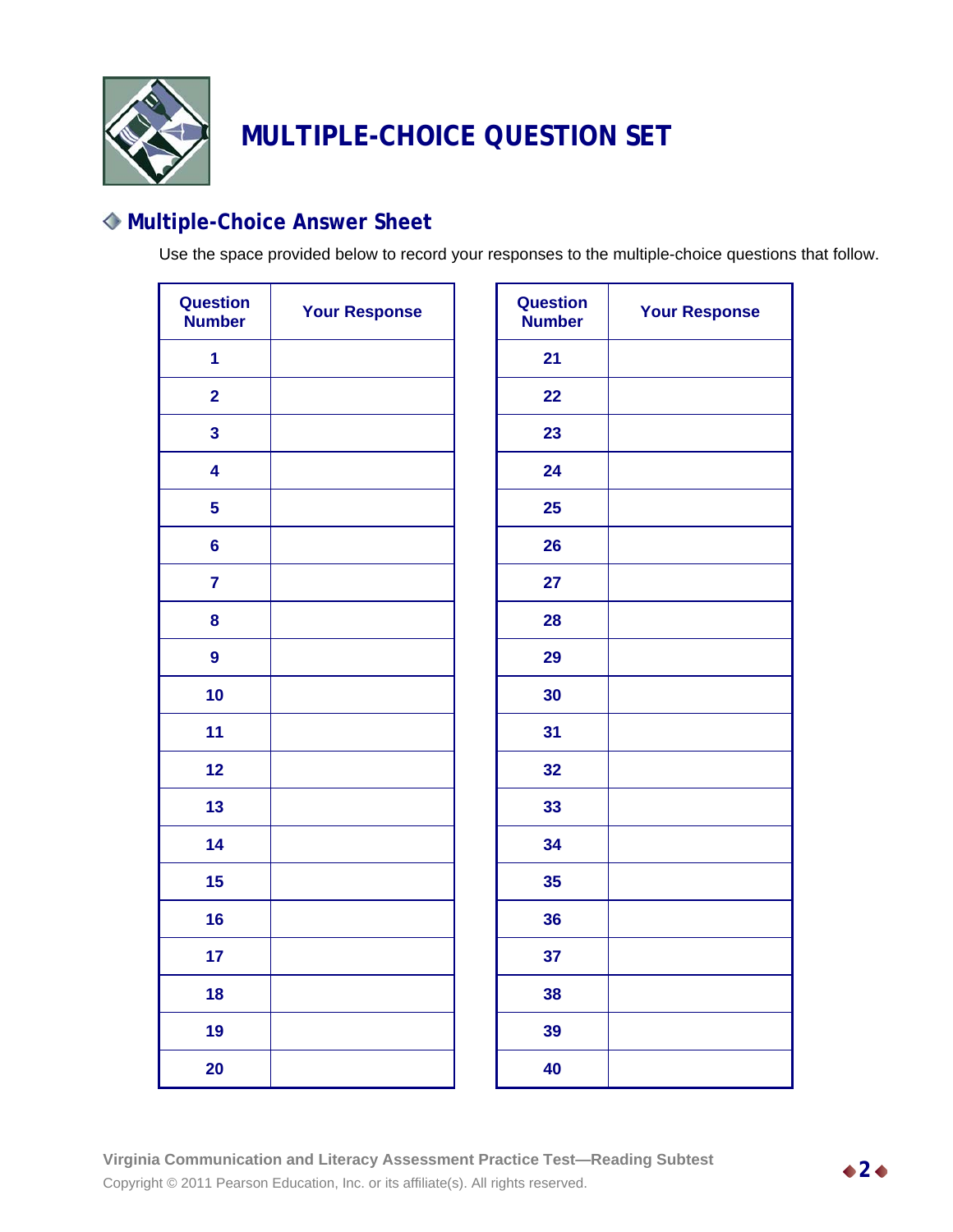## **Multiple-Choice Questions**

#### **Read the passage below; then answer the five questions that follow.**

- 1 For centuries, thousands of people from Rhode Island to Newfoundland earned their livelihood from cod fishing. That is no longer the case. There has been such a marked reduction in the cod population that this fish is now sold as a delicacy. Although numerous factors contributed to the decline, overfishing and the development of factory ships are among the most important.
- 2 Cod was once so plentiful that sixteenthcentury Basque fishermen recorded pulling it up in bucketfuls. And while the North Atlantic cod population had always undergone cycles of abundance and scarcity, with lean years occurring every three decades or so, people whose livelihood depended on salting and preserving cod felt confident that there would always be an adequate supply of fish. Each year, catches averaged 200,000 metric tons, creating a happy equilibrium—large enough to fuel the economies of New England and Canada's Maritime Provinces but not so large as to diminish the overall cod population.
- 3 In the 1960s, new technology and changing patterns of fishing upset this equilibrium. Huge trawlers outfitted for operation in icy weather and designed to process and freeze fish right on the ship gradually took over the North Atlantic fishing grounds. Where large groups of fishermen in small boats had once cooperated in pursuing the cod, flotillas of factory ships from all over the world now gathered to exploit the historically rich area around the Grand Banks and Georges Bank. By 1968, factory ships were bringing in 800,000 metric tons of cod each year, four times the annual catch only a decade earlier.
- 4 When cod numbers initially began to fall, no one expressed much concern. The fish always had fluctuated in population, and the incredible richness of the North Atlantic fishing grounds was legendary. Yet catches continued to get slimmer and slimmer. By 1974, the cod population was in collapse. In an effort to preserve the economies of local maritime communities and halt the decline, Canadian authorities extended their country's territorial waters from 12 to 200 miles off the coast and restricted fishing within the expanded area to Canadian fishermen. With the exception of a few scientists, most people believed cod stocks would rebound without the pressure of international competition. Sadly, the decline continued. By the early twenty-first century, the Newfoundland fisheries had closed, as had the fisheries in the Gulf of St. Lawrence.
- 5 Part of the problem stemmed from those windfall 800,000-metric-ton catches of the 1960s. From that time on, fishermen had no desire to return to the more limited catches of an earlier period. Whole economies had grown up during the 1960s and 1970s based on pulling in ever greater quantities of fish. So local fishermen continued to overfish, and by century's end, they had fished the Grand Banks and Georges Bank clean.
- 6 Today, cod populations still have not recovered. Biologists are exploring ways to bring the fish back, and moderate catches are permitted in restricted areas. Meanwhile, species once eaten by cod, such as shrimp, are thriving. Whether "King Cod" will ever regain its place at the top of the North Atlantic maritime food chain remains uncertain.



**Virginia Communication and Literacy Assessment Practice Test—Reading Subtest**  Copyright © 2011 Pearson Education, Inc. or its affiliate(s). All rights reserved. **3**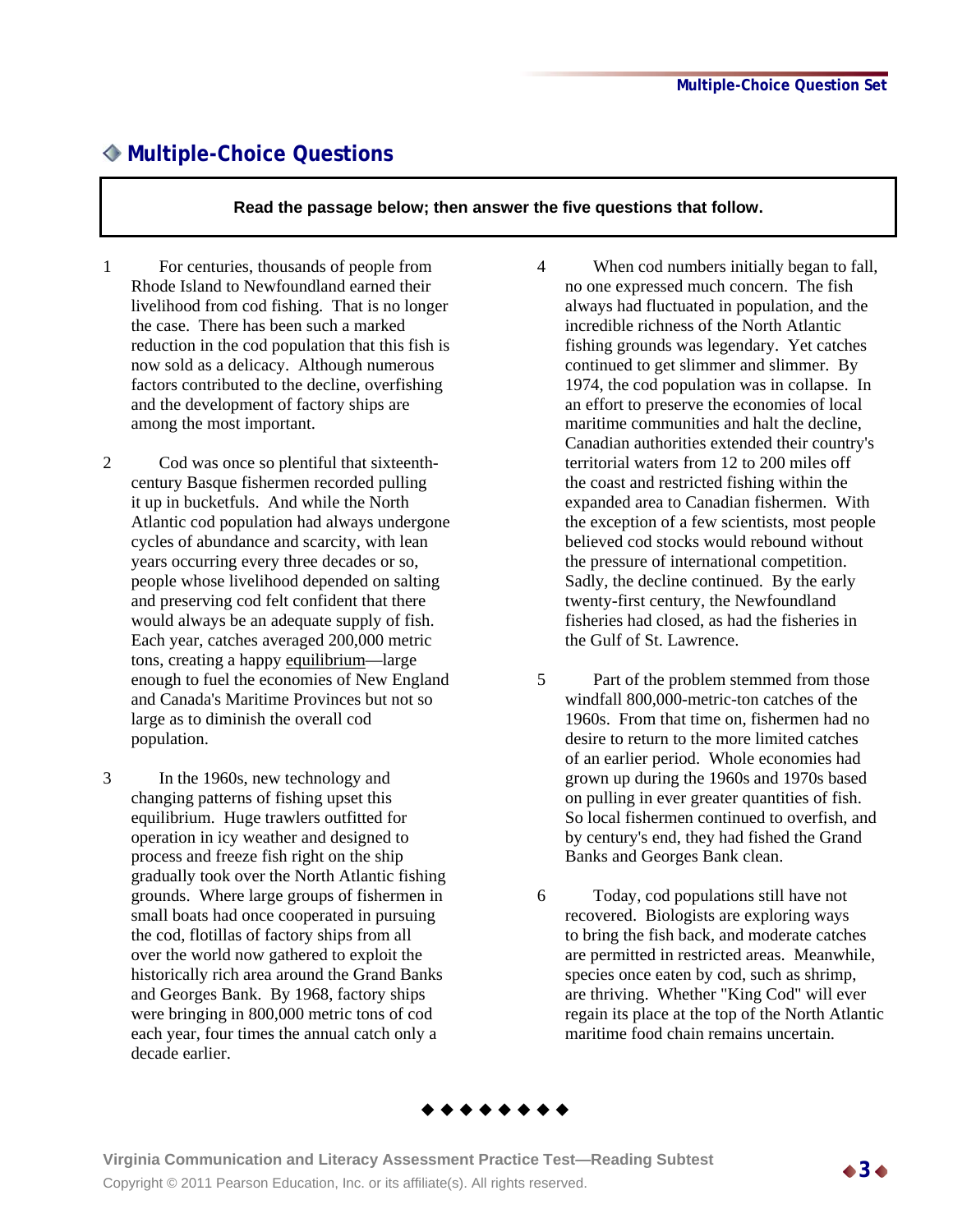- 1. Which of the following phrases is closest in meaning to the word equilibrium as it is used in the second paragraph?
	- A. set of incentives
	- B. distribution of profits
	- C. state of balance
	- D. era of prosperity
- 2. Which of the following details from the passage best supports the author's assertion that factory ships were largely responsible for the decline in the North Atlantic cod population?
	- A. the closing of the cod fisheries in Newfoundland and the Gulf of St. Lawrence
	- B. the dramatic increases in cod catches during the 1960s
	- C. the restrictions on cod fishing in Canadian territorial waters during the mid-1970s
	- D. the decline in importance of groups of cod fishermen in small boats
- 3. Which of the following conclusions could be most reasonably drawn from the information presented in the passage?
	- A. Populations of fish other than cod have increased in the North Atlantic.
	- B. Efforts to regulate fishing in the North Atlantic accelerated the end of the cod fisheries.
	- C. Cod populations will eventually return to at least half of their former levels.
	- D. The closure of cod fisheries caused economic distress in Canada's Maritime Provinces.
- 4. Which of the following statements best describes the structure of the author's argument in the passage?
	- A. Actions are linked to their consequences.
	- B. Concepts are explained by examples.
	- C. Solutions to a problem are proposed.
	- D. Ideas are presented in order of their importance.

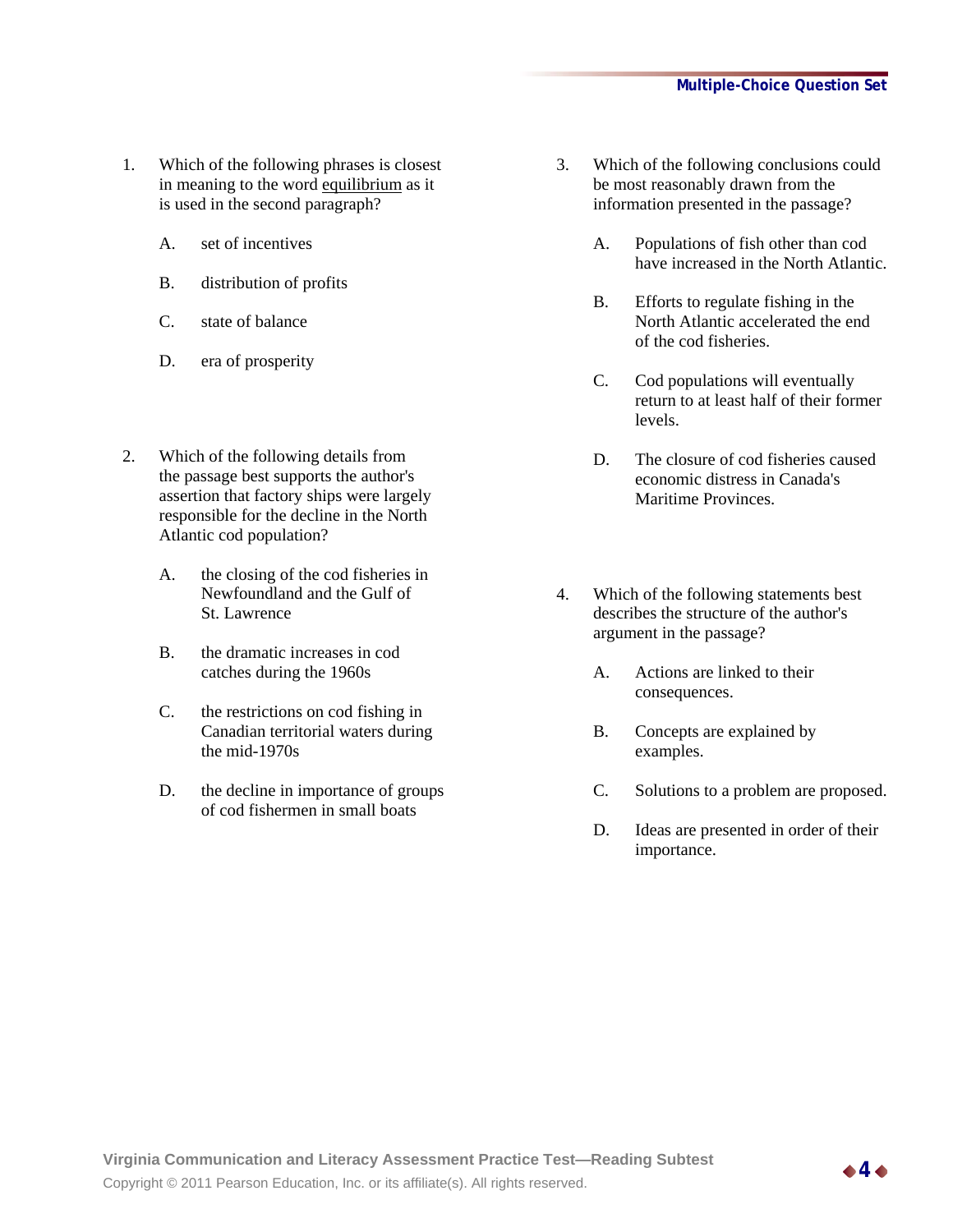- 5. Which of the following graphic forms could best be used to illustrate changes in the North Atlantic cod population during the second half of the twentieth century?
	- A. time line
	- B. resource map
	- C. Venn diagram
	- D. line graph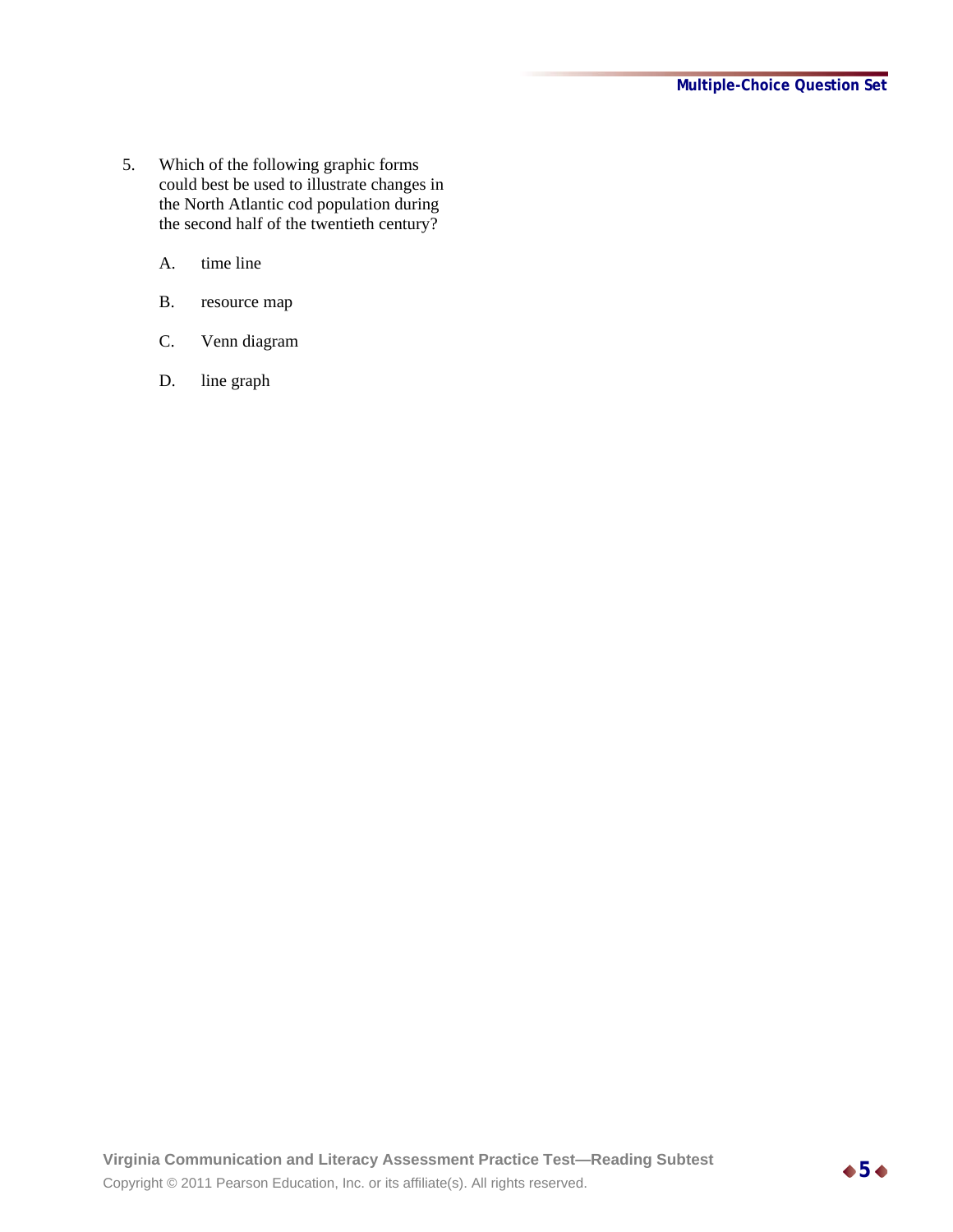- 1 When Europeans and Africans first arrived in North America more than 600 years ago, the indigenous population had been living there for an estimated 30,000 years. The new arrivals and their descendants benefited greatly from Native Americans' knowledge of common diseases and ways to treat them.
- 2 French explorer Jacques Cartier, whose ship landed near the site of present-day Quebec, Canada, was one of the first Europeans to document the use of Native American remedies. After months at sea without fresh fruits or vegetables, many of Cartier's men were suffering from bleeding gums, loss of teeth, and painful swelling, all symptoms of scurvy. At the time, scurvy was quite common among European sailors. Much to his surprise, Cartier learned that the Iroquois had discovered a cure for the illness. The treatment consisted of drinking a tealike substance made from the bark and leaves of a tree that Native Americans called the *annedda*. This was probably the eastern white cedar, or arborvitae, a tree now known to contain significant amounts of vitamin C. After consuming the liquid, the French explorer's men made a stunning recovery.
- 3 Native Americans across the continent knew that willow trees could be used to treat fevers, chills, and pain. Some tribes made tea from the tree's bark, while others bathed in water in which willow roots had been soaked. Not until the nineteenth century did biochemists learn to extract from the willow a glycoside they named salicin. A derivative of

this compound, acetylsalicylic acid, was first marketed in 1899 by Friedrich Bayer and Company under the trade name Aspirin and is today one of the most widely used drugs in the world.

- 4 Native Americans derived yet another remedy from witch hazel, a shrub that yields a substance capable of alleviating various types of discomfort. Europeans learned how Native Americans employed its bark and twigs to treat cuts, bruises, insect bites and stings, muscle aches, and other ailments. More recently, witch hazel has been hailed as a low-priced yet highly effective acne treatment. Witch hazel also has been found to have antiviral and antioxidant properties.
- 5 Native Americans shared many other remedies with Europeans. The Meskwaki of the Great Lakes region created a sedative from the root bark of the wild black cherry and applied a lotion made from crushed goldenrod to bee stings. Indigenous peoples in Virginia devised a preparation from the roots and berries of pokeweed to reduce the pain of rheumatism. Witch hazel was by no means the only treatment for insect bites and stings. Other remedies included medicines made from wild onion and garlic, purple coneflower, broom snakeweed, and honeysuckle.
- 6 Numerous medicines developed by Native Americans are still used as herbal remedies. Others, such as aspirin, have become staples of the modern pharmaceutical industry.



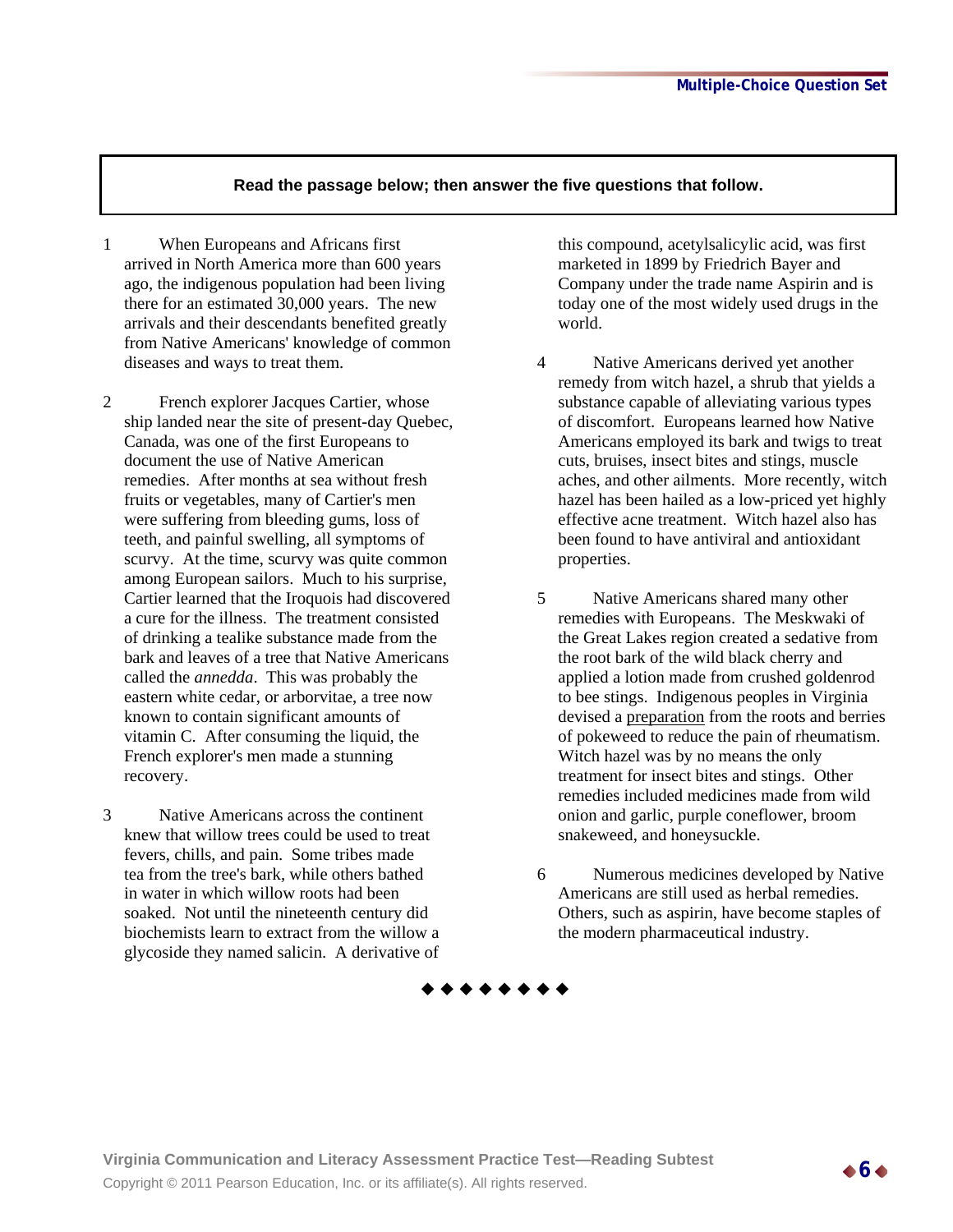- 6. Which of the following words is closest in meaning to the word preparation as it is used in the fifth paragraph?
	- A. research
	- B. training
	- C. readiness
	- D. substance
- 7. In this passage, the author's main purpose is to:
	- A. compare and contrast European and Native American health practices.
	- B. examine the roles of healers and healing in Native American society.
	- C. describe how Native American medicine benefited others.
	- D. analyze the biological properties of various Native American remedies.
- 8. Which of the following conclusions could be most reasonably drawn from the information presented in the passage?
	- A. Native Americans' knowledge about natural remedies was passed from generation to generation.
	- B. Today's Meskwaki tribe members produce health and beauty products derived from the witch hazel plant.
	- C. Scurvy was eradicated among European sailors after the Iroquois shared their cure with Cartier.
	- D. Sixteenth-century Native Americans were eager to learn about European medicine.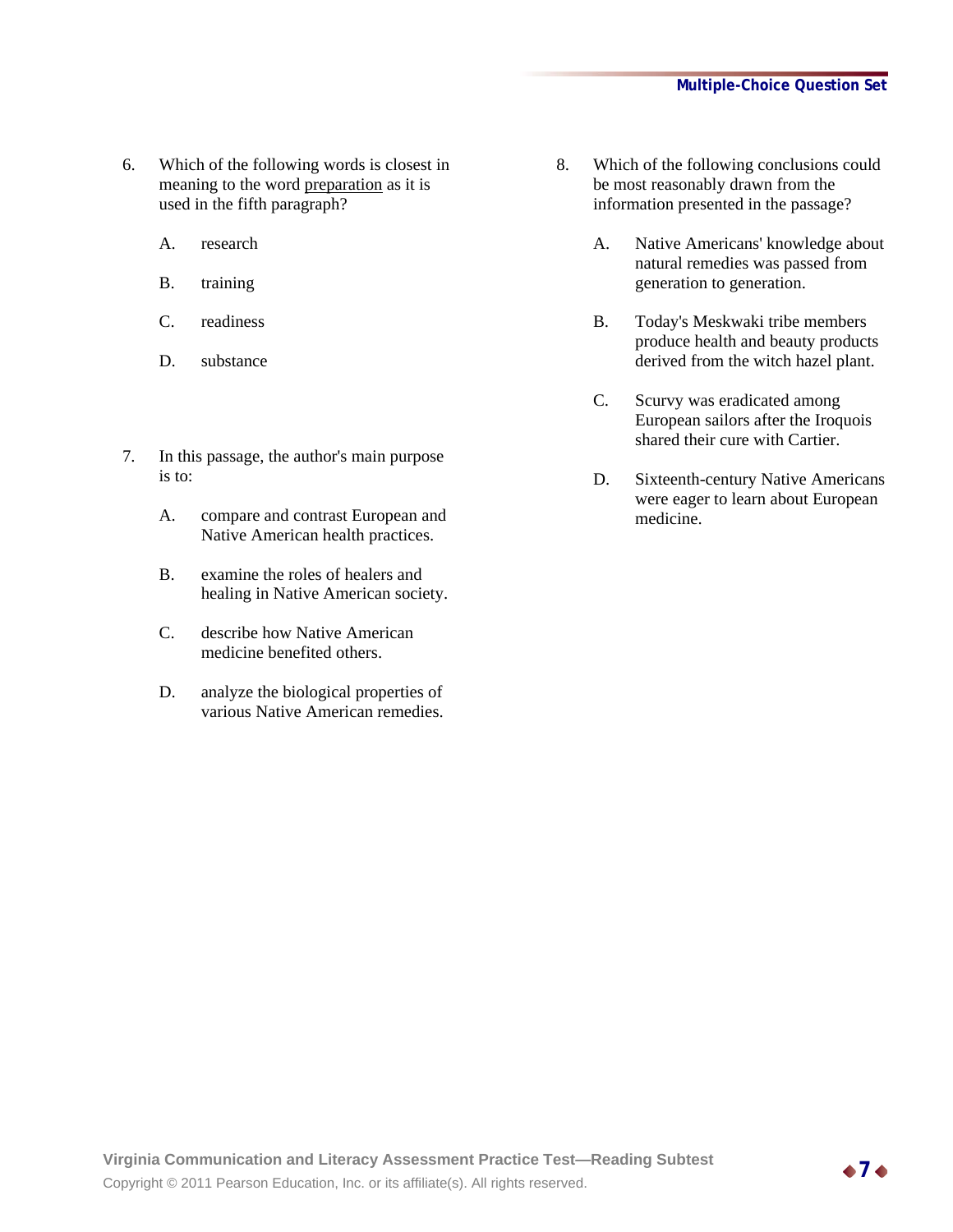- 9. In this passage, the author most clearly conveys admiration for which of the following Native American traits?
	- A. their eagerness to impart their knowledge to Europeans
	- B. their resourceful use of the natural environment
	- C. their concern about alleviating even minor physical discomfort
	- D. their ability to communicate with Europeans despite language barriers
- 10. Which of the following statements best summarizes the passage?
	- A. Remedies developed by Native Americans were extremely helpful to early European settlers in North America and are still used today.
	- B. Jacques Cartier was only the first of many early European settlers who were impressed by the effectiveness of Native American remedies.
	- C. While the Iroquois's contributions to Native American medicine were significant, remedies devised by the Meskwaki also were important.
	- D. In addition to using tree bark to cure scurvy, Native Americans were able to use flowers and shrubs to cure a multitude of other ailments.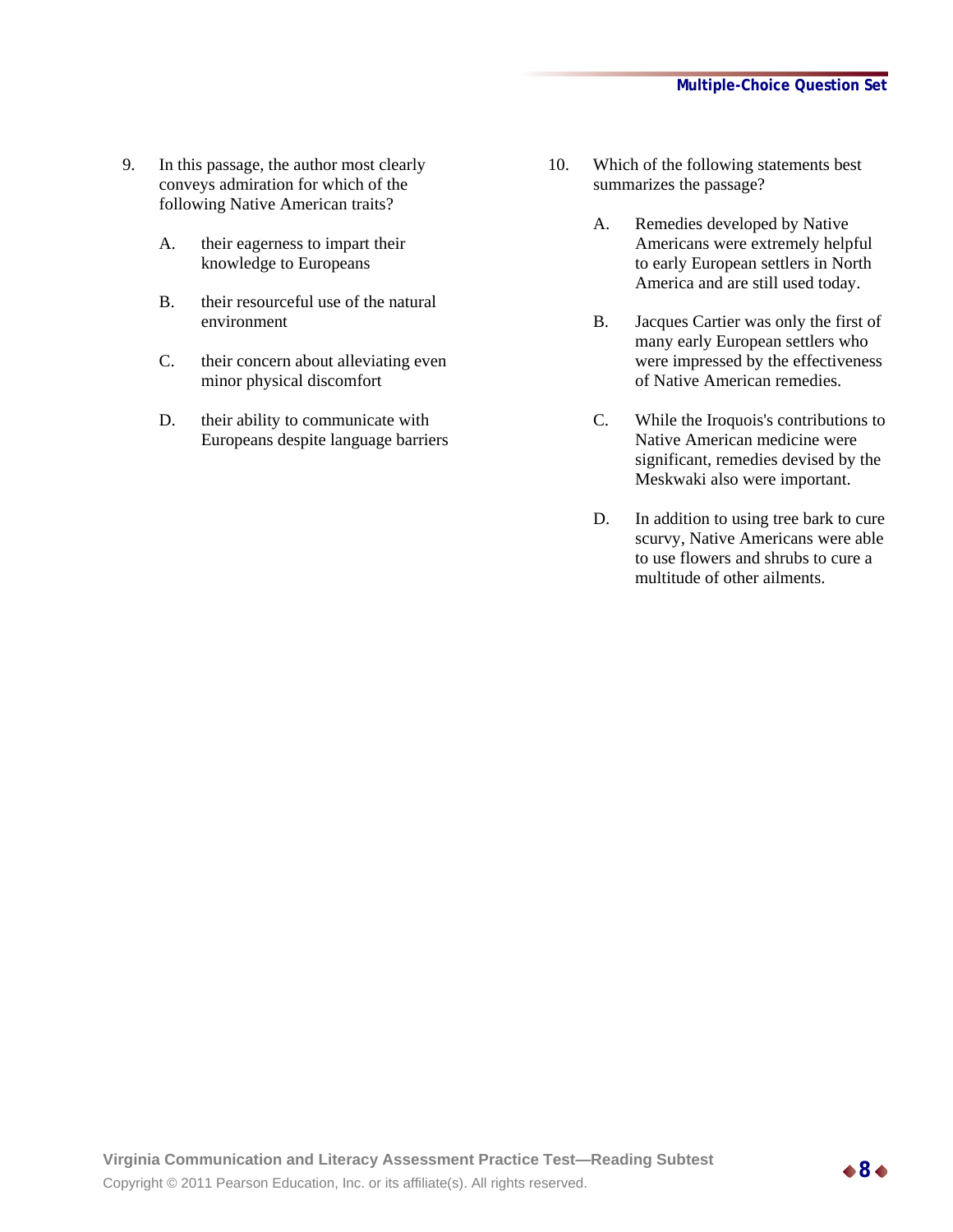- 1 Akira Kurosawa was one of the bestknown film directors in the world. He was born in suburban Tokyo in 1910, and at the age of 26 he became an assistant director at a major Japanese film studio. There he learned about the many aspects of moviemaking, such as costume and set design, editing, acting, and cinematography. The first films he directed appeared during World War II and were basically propaganda that reflected the prevailing political sentiments in Japan. After the war ended, Kurosawa was able to begin using film to explore more complex themes.
- 2 Kurosawa achieved international acclaim with *Rashômon* (1950), one of the most widely imitated films ever made. The plot centers on a husband's efforts to defend his wife from a bandit. In a departure from narrative conventions, the story is told from four points of view. We first watch the incident as the bandit sees it. Next, we get the wife's version, which differs from the bandit's. Then the story is retold by the husband, who is much more heroic—if we believe him—than the wife or the bandit considers him to be. Finally, we get the eyewitness account of a woodcutter, who may not offer a completely reliable version of events. In *Rashômon*, Kurosawa not only relates an exciting story, he also exposes a rich tangle of human emotions.
- 3 *Rashômon* was just the first of Kurosawa's masterpieces. His other most admired works explore the disparate dramatic genres of Hollywood westerns and Shakespearean tragedies. The protagonist of *Yojimbo* (1961) is a wandering swordsman who involves himself in the affairs of a remote village, much like the protagonists of the John Ford westerns

Kurosawa so much admired. Kurosawa's *Seven Samurai* (1954) provided the basis for the Hollywood blockbuster western *The Magnificent Seven* (1960). Kurosawa's visually sumptuous Japanese adaptations of two of Shakespeare's most memorable tragedies, *Throne of Blood* (1957), based on *Macbeth*, and *Ran* (1985), based on *King Lear*, rank among the greatest of movie epics.

- 4 Kurosawa worked hard at his craft. He was an extremely demanding director who was intimately involved in the myriad details of filmmaking. He painted storyboards before production began, scouted camera angles and locations while shooting was in progress, and edited his films himself. Known to his crews as a perfectionist, he went to great lengths to ensure that his productions met the highest standards. To give the desolate village in *Yojimbo* the appearance of being constantly beset by gusts of wind, he deployed huge wind machines and ordered dust from an abandoned firing range to be hauled in by the truckload. To convey the impression of heavy rains in *Rashômon,* he had water dyed black with ink. And to achieve the look he wanted for the castle in *Throne of Blood,* he had an unsatisfactory two-dimensional structure dismantled and replaced by a more costly three-dimensional set.
- 5 This painstaking attention to detail had its rewards both for viewers of Kurosawa's films and for the director himself. The recipient of numerous awards for filmmaking during his lifetime, Kurosawa brought Japanese cinema to the attention of a global audience and is today remembered as a director who changed the course of movie history.

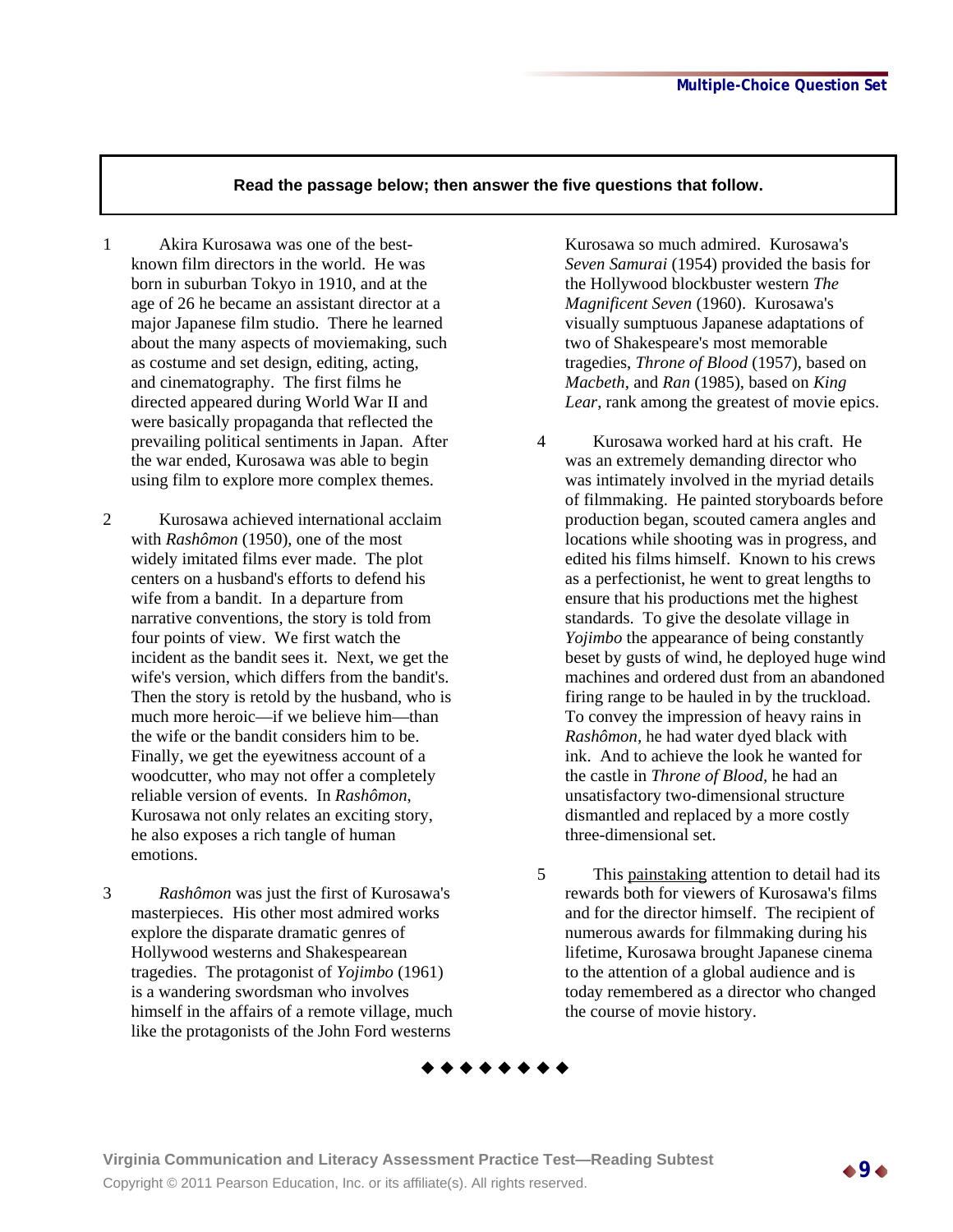- 11. Which of the following words is closest in meaning to the word painstaking as it is used in the fifth paragraph?
	- A. difficult
	- B. solitary
	- C. thorough
	- D. critical
- 12. Which of the following lists accurately represents the sequence in which three events described in the passage occurred?
	- A. 1. Hollywood releases *The Magnificent Seven* 
		- 2. Kurosawa directs *Rashômon*
		- 3. World War II ends
	- B. 1. Kurosawa directs *Rashômon* 
		- 2. World War II ends
		- 3. Hollywood releases *The Magnificent Seven*
	- C. 1. World War II ends
		- 2. Hollywood releases *The Magnificent Seven*
		- 3. Kurosawa directs *Rashômon*
	- D. 1. World War II ends
		- 2. Kurosawa directs *Rashômon*
		- 3. Hollywood releases *The Magnificent Seven*
- 13. Information presented in the passage suggests that *Rashômon* was widely imitated because it was the first film to:
	- A. dramatize complex and universal human emotions.
	- B. tell a single story from multiple perspectives.
	- C. feature characters who filled traditional gender roles.
	- D. use special effects to simulate harsh weather conditions.
- 14. In this passage, the author most clearly conveys admiration for which of the following aspects of Kurosawa's filmmaking?
	- A. his insistence on achieving the highest standards
	- B. his involvement in every phase of film production
	- C. his interpretation of William Shakespeare's tragedies
	- D. his interest in exploring a wide range of themes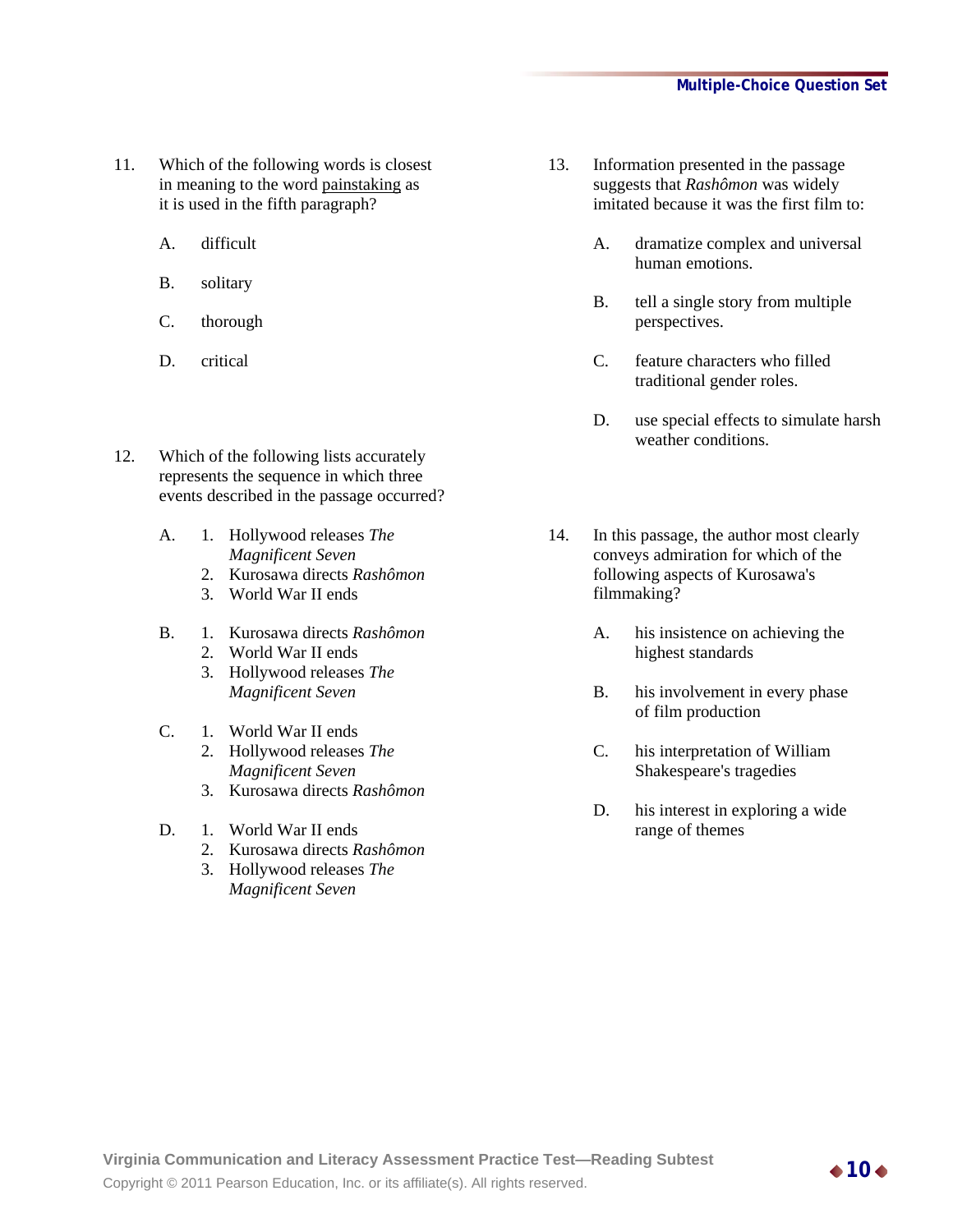- 15. Which of the following statements best summarizes the passage?
	- A. Known for his meticulous attention to detail, Akira Kurosawa was an imaginative film director whose innovations influenced the development of international cinema.
	- B. Akira Kurosawa directed many types of films, but he is best remembered for his adaptations of Hollywood westerns and Shakespearean tragedies.
	- C. Born in Tokyo in 1910, Akira Kurosawa learned his craft as an assistant director and became one of the most famous Japanese film directors of the twentieth century.
	- D. *Rashômon* was Akira Kurosawa's first masterpiece, and he went on to direct other celebrated films such as *Seven Samurai*, *Throne of Blood*, *Yojimbo*, and *Ran* during his long, illustrious career*.*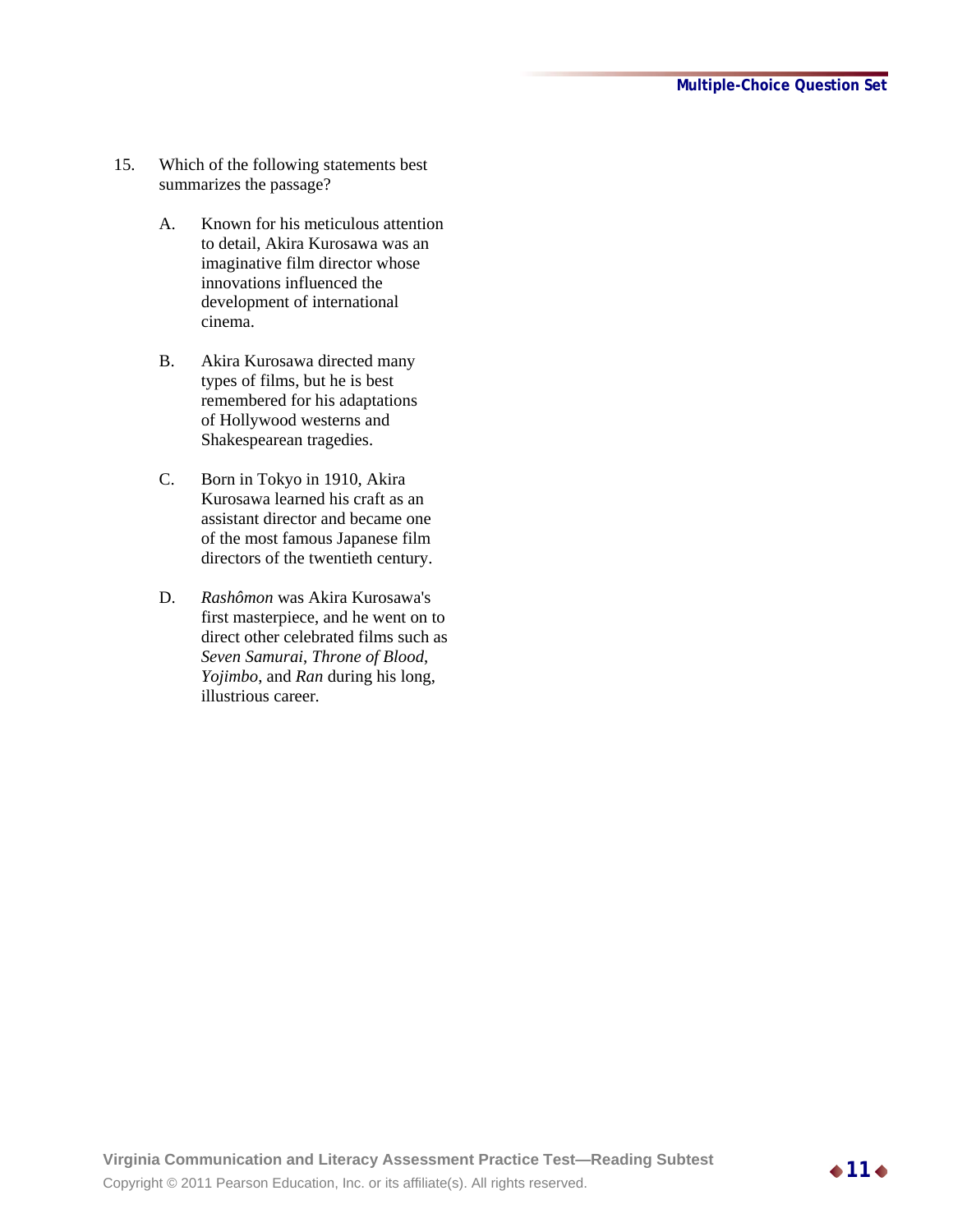- 1 If you think political theater is a modern phenomenon, the story of the eleventh-century Persian poet known as Ferdowsi may persuade you otherwise. In those days, rulers could not hire public relations professionals to create and manage their public image. Instead, they hired poets to praise and glorify them.
- 2 While writing an epic poem about the history of Persia, Ferdowsi traveled to the court of Mahmud of Ghazni in present-day Afghanistan. Mahmud, whose kingdom at one point stretched from Iraq to northern India, was the most powerful ruler of his day. At his court, poets would recite verses and were rewarded if their offerings met with royal approval, a custom that prompted fierce competition among the literati. Initially, Mahmud was very impressed with what he heard of Ferdowsi's epic. He offered to pay the young poet on the spot for the lines he had composed thus far. But Ferdowsi refused, saying he would accept payment only when the poem was completed, as the greatness of his epic would then speak for itself.
- 3 Ferdowsi set to work finishing his poem. Thirty-five years later he completed the longest epic poem ever written— 60,000 couplets, or 120,000 lines. The *Shahnameh*, translated as "Book of Kings" or "The Great Book," begins in myth and prehistory, then moves into historical and quasi-historical sections that focus on the past greatness of the Persian nation. Unfortunately, Mahmud was not pleased with the completed product. Perhaps the jealousy of other poets at his court influenced the monarch against Ferdowsi, or the subject matter might have been the problem. Mahmud was a Sunni Muslim of Turkish

descent, and his people were longtime adversaries of the Shiite and Zoroastrian Persians. Indeed, one must wonder why Ferdowsi ever presented Mahmud with such a work. Some scholars suggest that he did it on purpose to further the burgeoning independence movement in Persia at that time. Whatever the case, Mahmud received the manuscript coolly and offered only one piece of silver for each couplet, one-hundredth the sum of money he had originally promised.

- 4 Ferdowsi was furious. According to some sources, he refused the offer; others say he turned the money over to charity. In any case, he picked up his pen and wrote a scathing satire of the king emphasizing the fact that Mahmud's father had been a slave, which implied that the monarch had little right to his throne. Then Ferdowsi fled to escape the wrath of Mahmud, who threatened to have him trampled to death by elephants. Yet the satire lived on, passed from person to person, as was the whole of the *Shahnameh*. Publicly embarrassed by his churlish treatment of the greatest poet of the time, Mahmud eventually repented. Here again, though, historical sources differ. Some say he sent an elephantload of gold that arrived just in time for Ferdowsi's funeral; others record that Ferdowsi actually received the gift.
- 5 Ferdowsi's *Shahnameh* has become a critical work of Persian culture that is still read today. Long after Mahmud's kingdom disappeared and poets ceased to praise him, imposing monuments were built to honor Ferdowsi. In the end, the poet's words triumphed over the king's wealth and power, proving yet again that the pen is mightier than the sword.

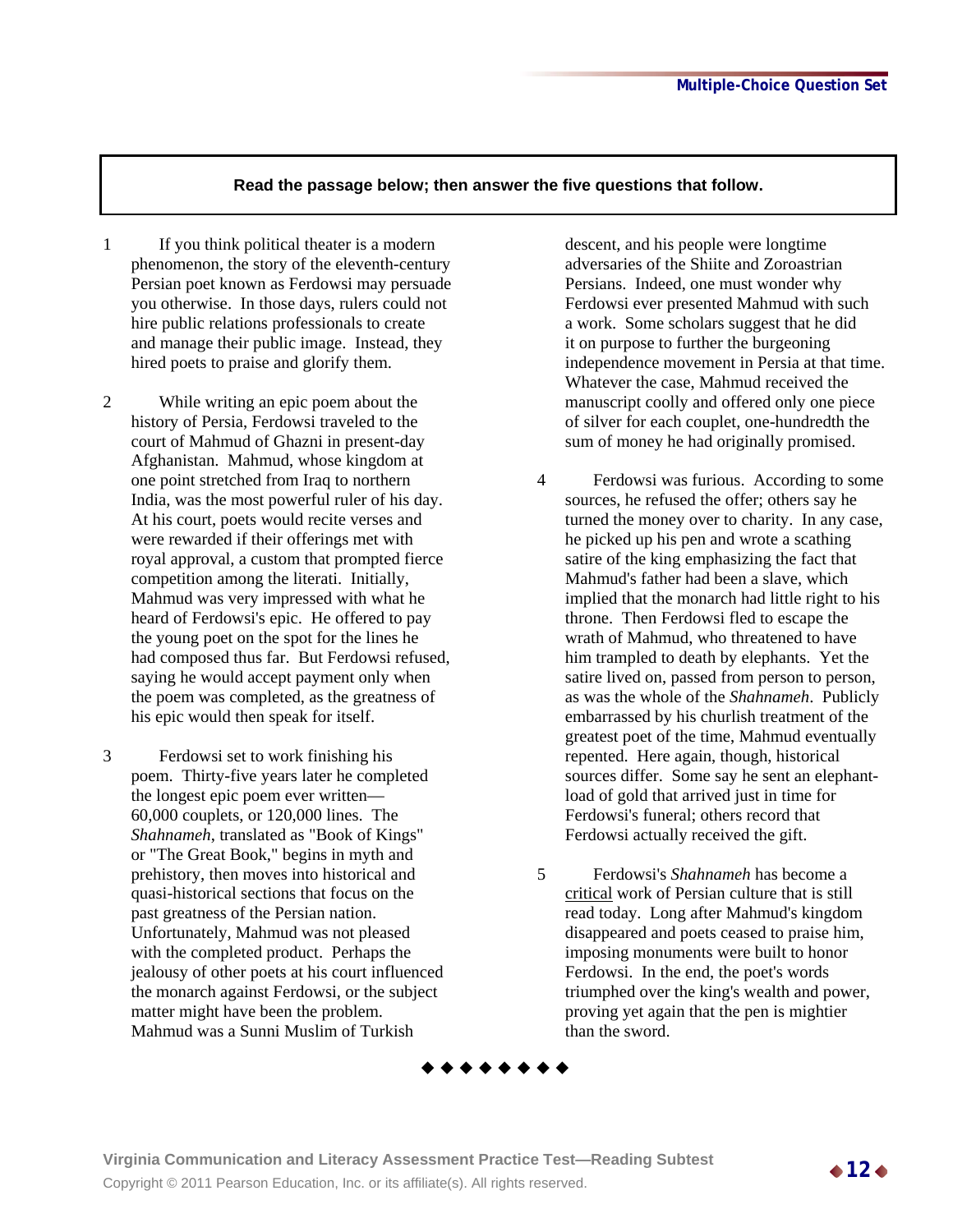- 16. Which of the following words is closest in meaning to the word critical as it is used in the fifth paragraph?
	- A. analytical
	- B. decisive
	- C. scholarly
	- D. faultfinding
- 17. In this passage, the author's main purpose is to:
	- A. examine Ferdowsi's relations with Mahmud.
	- B. analyze Persian symbolism in the *Shahnameh*.
	- C. describe life in Mahmud's court.
	- D. narrate significant events from Ferdowsi's life.
- 18. Which of the following statements accurately describes Ferdowsi's primary reason for writing a satire on Mahmud?
	- A. Ferdowsi believed Mahmud had broken a commitment to him.
	- B. Ferdowsi knew Mahmud's armies posed a serious threat to Persia.
	- C. Ferdowsi suspected that Mahmud had obtained his power fraudulently.
	- D. Ferdowsi heard Mahmud praising other poets at his court.
- 19. Which of the following sentences from the passage expresses an opinion rather than a fact?
	- A. At his court, poets would recite verses and were rewarded if their offerings met with royal approval, a custom that prompted fierce competition among the literati.
	- B. The *Shahnameh*, translated as "Book of Kings" or "The Great Book," begins in myth and prehistory, then moves into historical and quasi-historical sections that focus on the past greatness of the Persian nation.
	- C. Mahmud was a Sunni Muslim of Turkish descent, and his people were longtime adversaries of the Shiite and Zoroastrian Persians.
	- D. In the end, the poet's words triumphed over the king's wealth and power, proving yet again that the pen is mightier than the sword.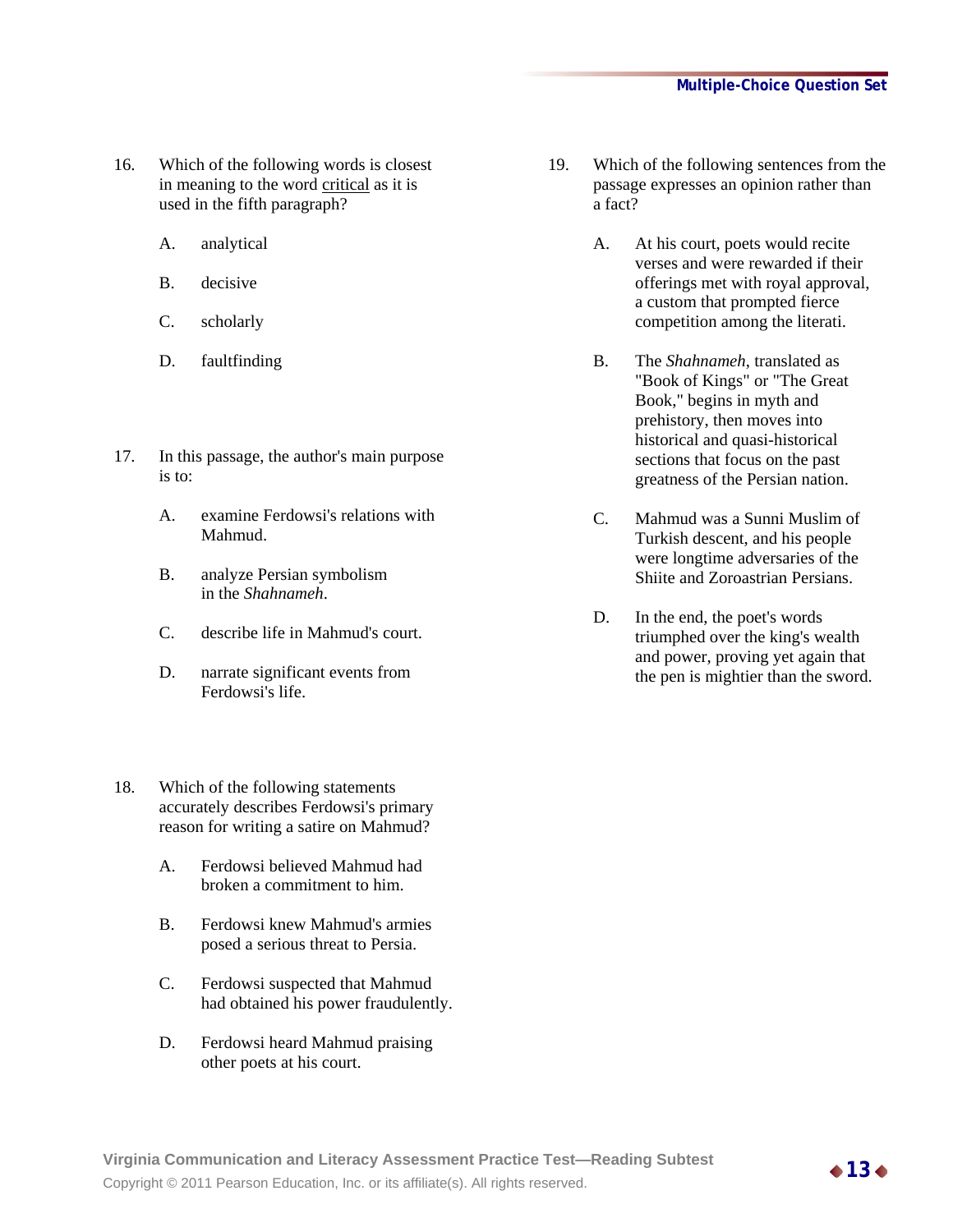- 20. Which of the following lists best represents the organization of major topics in the passage?
	- A. 1. Extent of Mahmud's empire
		- 2. Persian history in *Shahnameh*
		- 3. Mahmud's rejection of the completed *Shahnameh*
	- B. 1. Ferdowsi's arrival at Mahmud's court
		- 2. Mahmud's reaction to *Shahnameh*
		- 3. Ferdowsi's satire on Mahmud
	- C. 1. Ferdowsi and other poets of Mahmud's court
		- 2. Conflict between Ferdowsi and Mahmud over the *Shahnameh*
		- 3. Ferdowsi's revenge and the enduring fame of the *Shahnameh*
	- D. 1. Ferdowsi's literary ambitions
		- 2. Ferdowsi's support for Persian independence
		- 3. The place of the *Shahnameh* in Persian literature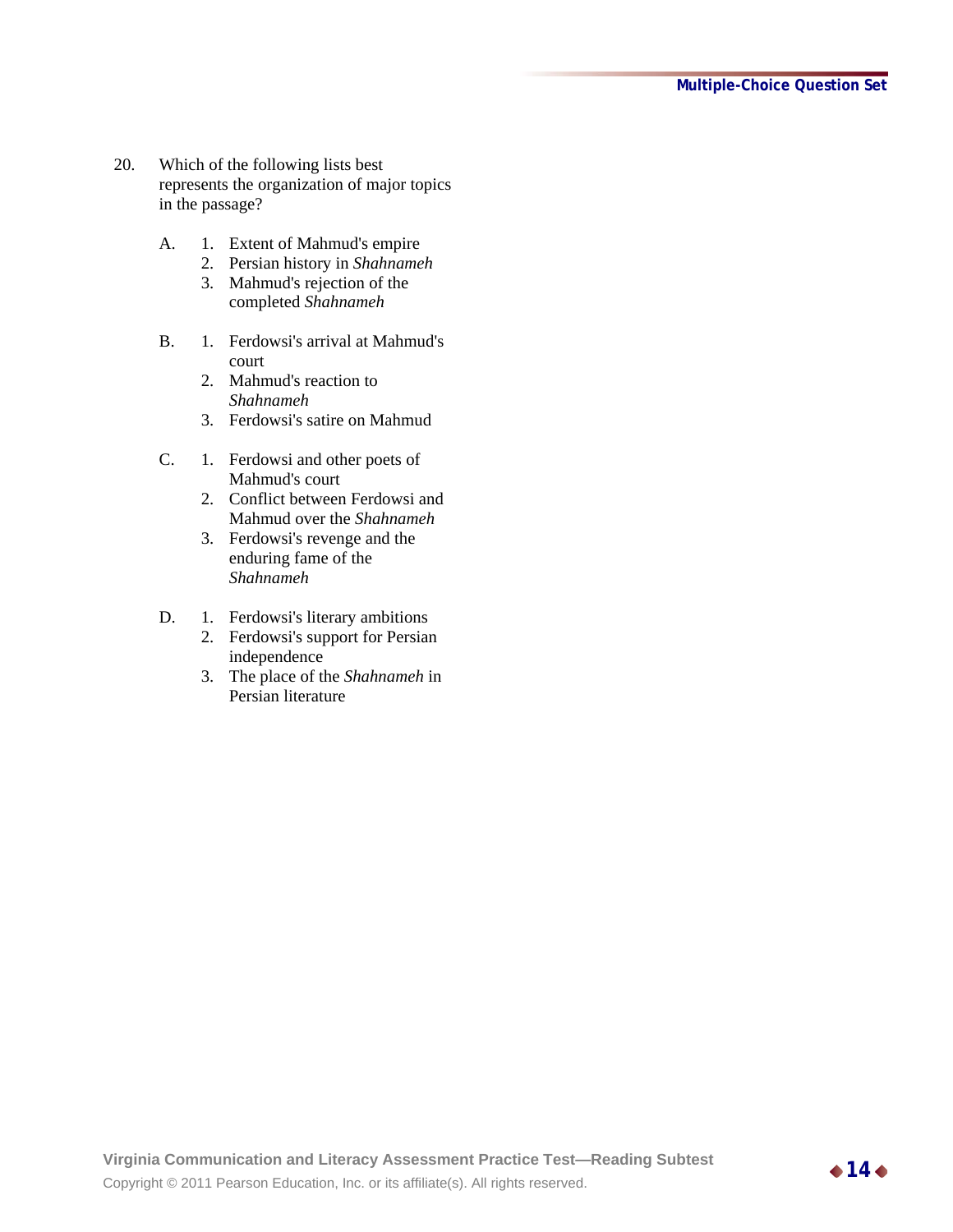- 1 During the mid-1950s, Montgomery, Alabama, was a typical southern city. Most of its Black residents worked as laborers or domestics, and their median income was about half that of the city's White residents. Racial segregation laws were strictly enforced, even on city buses. Although about 75 percent of the riders on city buses were Black, the buses had rows of seats designated as "Whites Only." After paying at the front of a bus, Black passengers were supposed to step off the bus and reenter through the rear door. They were expected to sit as far toward the rear of the vehicle as possible and to give up their seats to White passengers. White passengers and Black passengers could not sit in the same row.
- 2 On December 1, 1955, a 42-year-old Black woman named Rosa Parks finished her work day at a department store and boarded a city bus. She recognized the driver. He had once evicted her from his bus when she refused to get off and reenter through the rear door. This time, she chose a seat in a row between the "Whites Only" section and the rear section. The front rows were fully occupied when a White passenger boarded, so the driver asked Parks and the other passengers in her row to give up their seats. The others complied; Rosa Parks refused. The driver left the bus and returned with two police officers, who arrested her. Parks was an active member of the local chapter of the National Association for the Advancement of Colored People (NAACP), and after her arrest, Montgomery's Black leaders immediately mobilized for action. By the following afternoon, 40,000 leaflets calling for a bus boycott had been distributed in the Black community. The first major battle of the mass-action phase of the civil rights movement had begun.
- 3 One of the boycott's early leaders was Dr. Martin Luther King Jr., the pastor of Montgomery's Dexter Avenue Baptist Church. On December 5, King delivered an eloquent and electrifying speech at the church. He advocated the use of nonviolence to combat segregation, humiliation, and oppression. King's words galvanized his listeners, who were determined to support the boycott until the city agreed to end segregation on its buses.
- 4 At the beginning of the bus boycott, many Black leaders believed they could consider it a success if they got the support of 60 percent of Montgomery's Black residents. One hundred percent of the city's Black residents supported the boycott by organizing carpools, riding bicycles, and walking to work. They shopped close to home instead of going downtown. Some White residents reacted to the protestors' solidarity with harassment and vandalism. King's home was firebombed while his wife and baby were inside. Fortunately, no one was injured. Some of King's supporters wanted to respond with violence, but he urged them to remember the nonviolent principles on which the boycott was based. Under King's leadership the protestors' discipline held firm, despite recurring acts of violence by White residents.
- 5 The boycott ended on December 21, 1956, when the U.S. Supreme Court handed down a court order declaring Alabama's bus segregation laws unconstitutional. During the 381 days of the Montgomery bus boycott, Rosa Parks, Dr. Martin Luther King Jr., and 17,000 Black residents of Montgomery launched a wave of change that would sweep across the entire nation.



**Virginia Communication and Literacy Assessment Practice Test—Reading Subtest**  Copyright © 2011 Pearson Education, Inc. or its affiliate(s). All rights reserved. **15**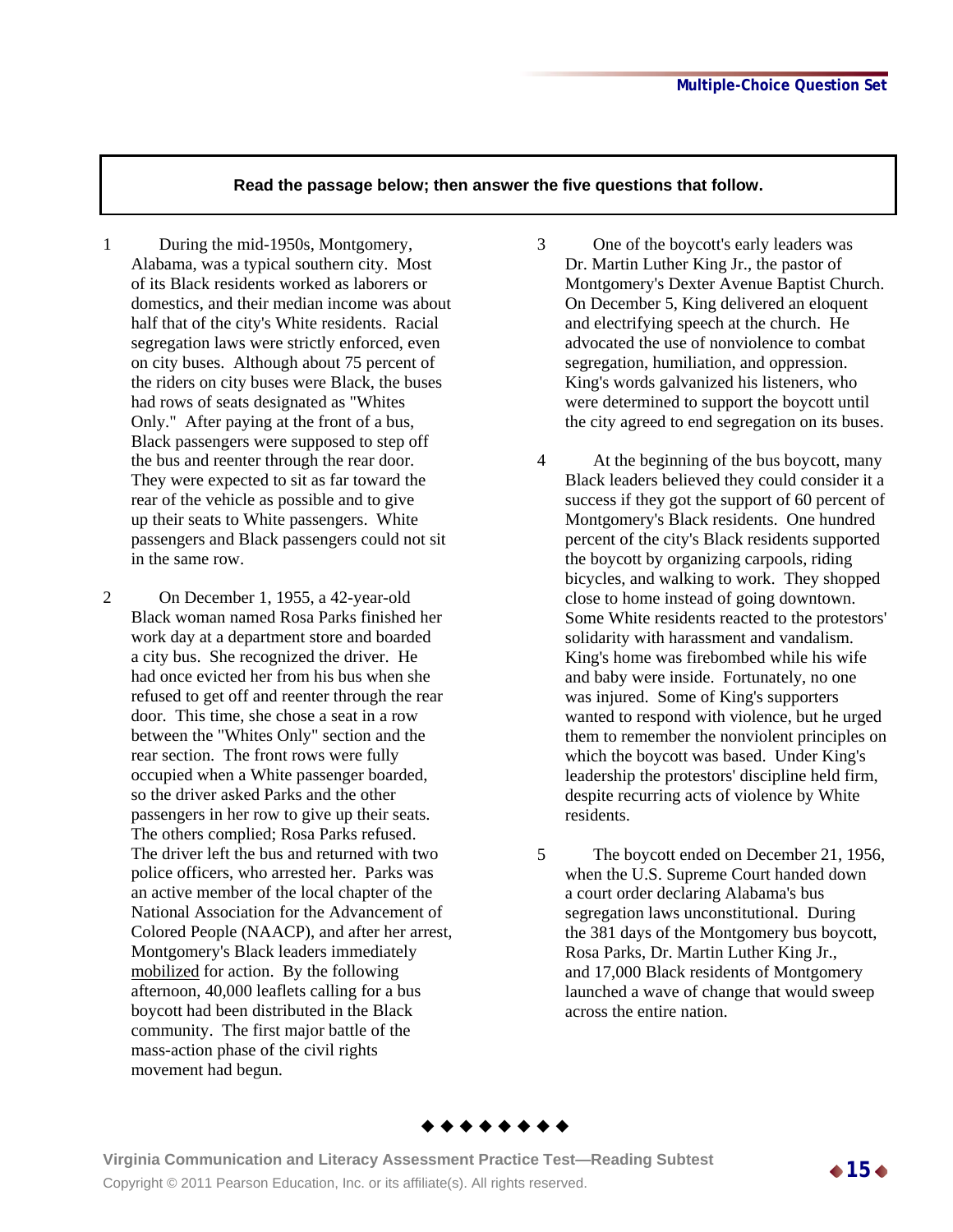- 21. Which of the following words is the best *synonym* for the word mobilized as it is used in the second paragraph?
	- A. enlisted
	- B. organized
	- C. called
	- D. signaled
- 22. Which of the following statements best expresses the main idea of the passage?
	- A. Dr. Martin Luther King Jr.'s prominent leadership role in the civil rights movement took shape during the Montgomery bus boycott.
	- B. The entire Black community in Montgomery supported the bus boycott by using other means of transportation.
	- C. The Supreme Court decision that ended the Montgomery bus boycott forced a change in Alabama's racial segregation laws.
	- D. The Montgomery bus boycott was a highly effective nonviolent protest that paved the way for future actions in the civil rights movement.
- 23. According to information presented in the passage, there was a cause-and-effect relationship between:
	- A. racial prejudice among police officers and the strict enforcement of racial segregation laws in Montgomery.
	- B. Rosa Parks's job at a department store and her decision to defy the bus driver.
	- C. Dr. Martin Luther King Jr.'s speeches and his listeners' willingness to practice nonviolence.
	- D. the 1956 Supreme Court decision and racial segregation in Alabama public schools.
- 24. Which of the following sentences from the passage expresses an opinion rather than a fact?
	- A. Racial segregation laws were strictly enforced, even on city buses.
	- B. By the following afternoon, 40,000 leaflets calling for a bus boycott had been distributed in the Black community.
	- C. On December 5, King delivered an eloquent and electrifying speech at the church.
	- D. One hundred percent of the city's Black residents supported the boycott by organizing carpools, riding bicycles, and walking to work.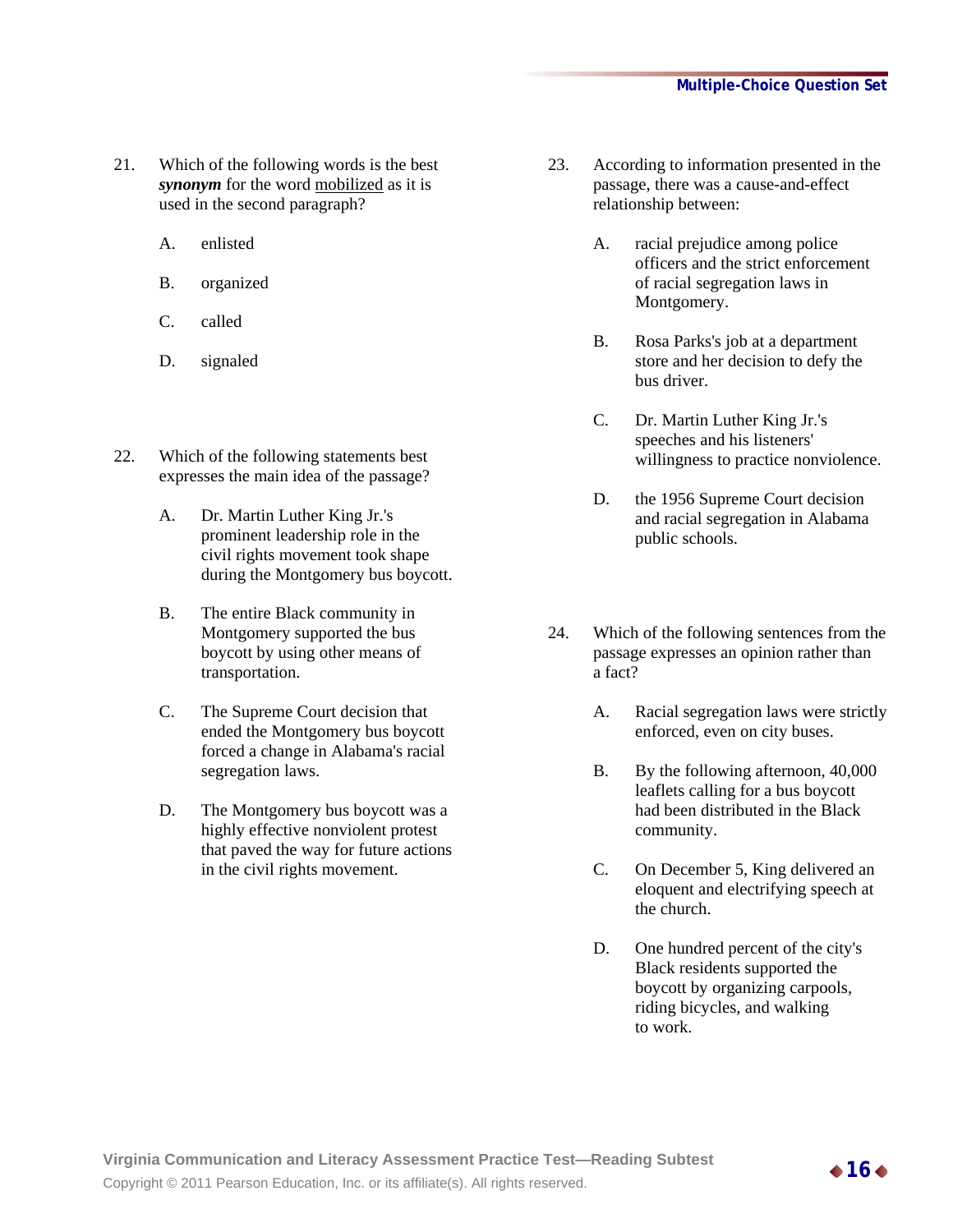- 25. Which of the following lists best represents the organization of major topics in the passage?
	- A. 1. Everyday life for Montgomery's Black residents
		- 2. Rosa Parks's role in the bus boycott
		- 3. Black support for the bus boycott
	- B. 1. Planning and organizing the bus boycott
		- 2. Dr. Martin Luther King Jr.'s philosophy of nonviolence
		- 3. Local violence during the bus boycott
	- C. 1. Racial segregation laws in Montgomery
		- 2. Arrest of Rosa Parks
		- 3. U.S. Supreme Court ruling on Montgomery bus segregation laws
	- D. 1. Causes of the bus boycott
		- 2. Dr. Martin Luther King Jr.'s role in the bus boycott
		- 3. Consequences of the bus boycott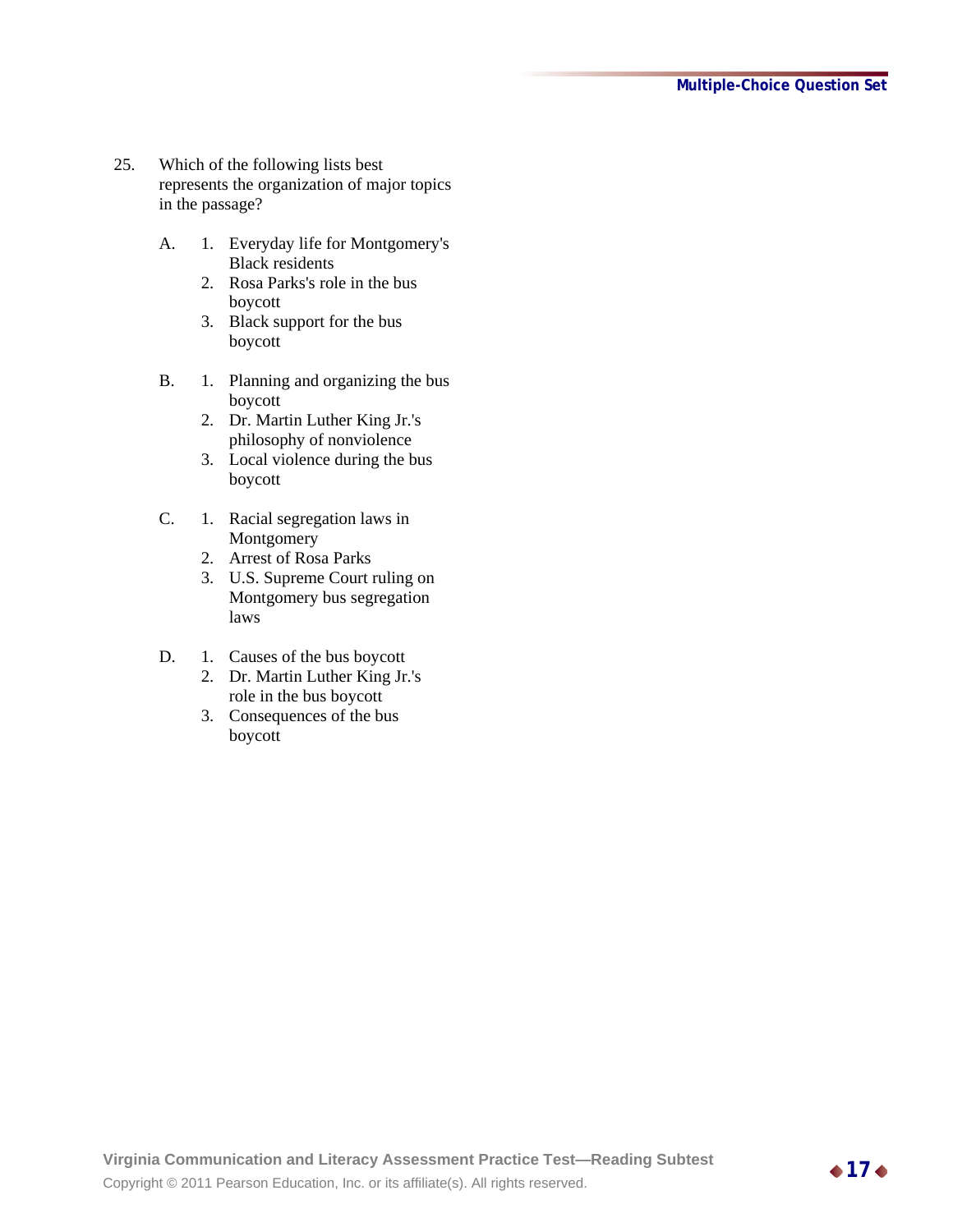- 1 Monarch butterflies are easily recognized by their orange, black, and white wings. Some North American monarchs migrate almost 2,000 miles to escape cold winter weather. They fly by the millions from as far north as Canada to as far south as central Mexico. Months after starting their southward flight, they end up in the same place—sometimes even the same tree—where their great-greatgreat-grandparents spent the previous winter.
- 2 There are two types of adult monarchs. One type has a very short life span of about four to five weeks. The other type lives up to nine months. The long-lived adults make the journey south every winter. Like most insects, they are cold-blooded and cannot fly if the temperature drops below freezing, so they must begin their migration in time to avoid frost. Scientists believe the butterflies migrate in response to changes in the position of the noontime sun and the earth's magnetic field.
- 3 During their journey, monarchs drink nectar and accumulate "butterfly fat" that is essential for their survival. The small, mountainous area in central Mexico where they spend the winter meets the very specific environmental requirements that monarchs need to live. Temperatures are near freezing, but evergreen trees shelter the monarchs from wind, ice, and snow. The butterflies live out the winter clustered in huge flocks on the

trees. The butterflies enter a dormant state, which permits them to save fat and energy reserves.

- 4 The following spring, the butterflies become active again. They fly down from the mountains to mate, lay eggs on milkweed plants, and start their migration north. They usually reach the southern United States before they die. Meanwhile, their offspring continue the migration. Unlike their parents, these monarchs live only a month or so, during which time they eat, mate, and lay eggs. Their offspring, the third generation, continue the migration farther. Several generations of short-lived monarchs live and die during the spring and summer months.
- 5 Amazingly, a generation of monarch butterflies arrives at the same summer grounds from which their long-lived ancestors departed the previous winter. This generation mates and lays eggs, and their offspring, born in late summer, mature into adults that survive for months rather than weeks. Unlike birds, monarchs cannot learn the migratory route from their parents. During the journey, their internal biological compass, which responds to the movement of the sun, keeps them on track. The annual migration of generations of monarch butterflies is truly an astounding feat for such fragile creatures.

\* \* \* \* \* \* \* \*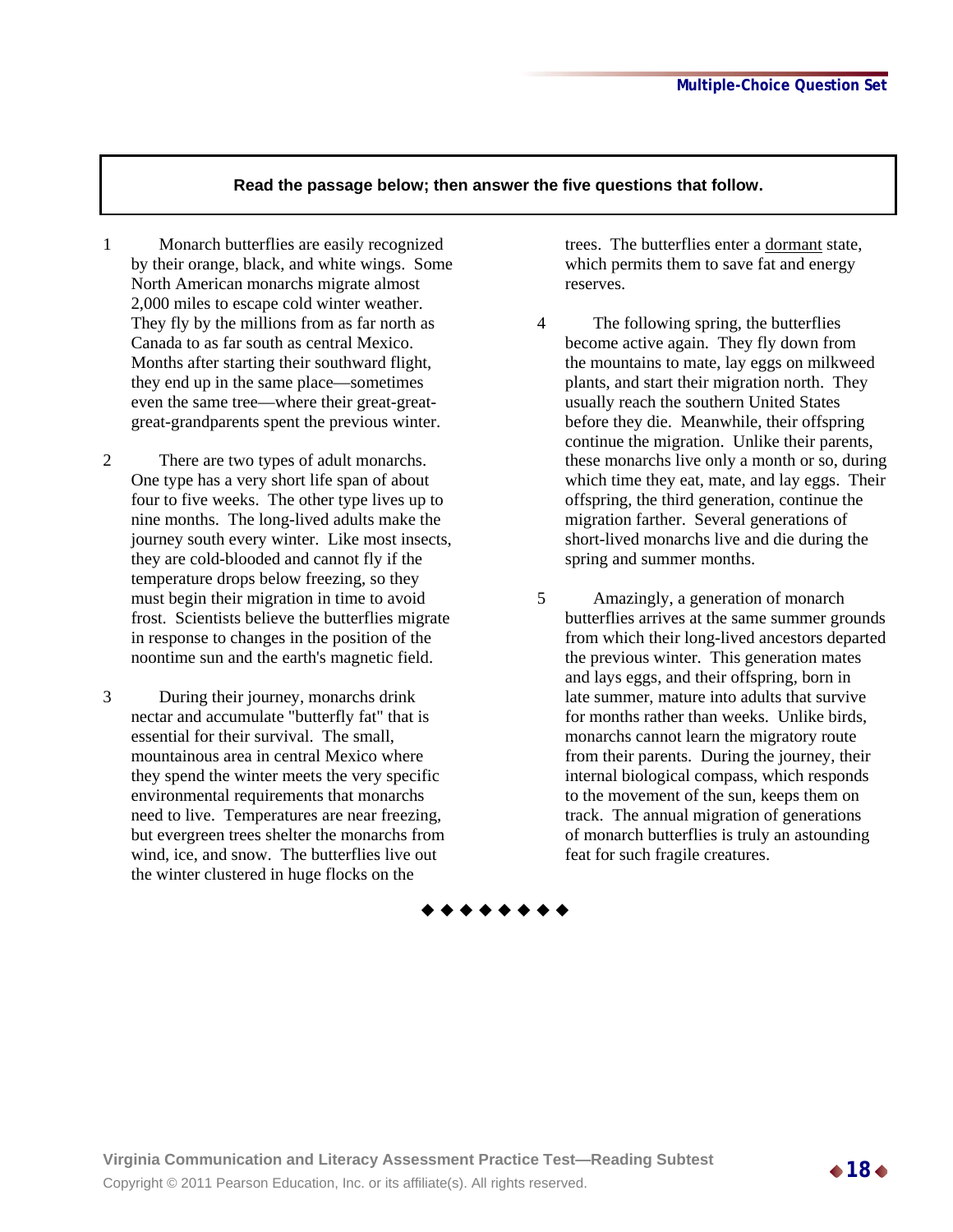- 26. Which of the following words is the best *synonym* for the word dormant as it is used in the third paragraph?
	- A. instinctual
	- B. fragile
	- C. inactive
	- D. protected
- 27. Which of the following lists accurately represents three stages in the life cycle of long-lived monarch butterflies in the order in which they occur?
	- A. 1. Fly south to Mexico
		- 2. Lay eggs on milkweed plants
		- 3. Fly north to the United States
	- B. 1. Lay eggs on milkweed plants 2. Fly north to the United States
		- 3. Fly south to Mexico
	- C. 1. Fly north to the United States 2. Lay eggs on milkweed plants
		- 3. Fly south to Mexico
	- D. 1. Fly north to the United States 2. Fly south to Mexico
		- 3. Lay eggs on milkweed plants
- 28. The author distinguishes between the two adult types of the monarch butterfly by describing their:
	- A. geographic locations.
	- B. migratory roles.
	- C. feeding habits.
	- D. physical features.
- 29. Which of the following sentences from the passage expresses an opinion rather than a fact?
	- A. Months after starting their southward flight, they end up in the same place—sometimes even the same tree—where their great-greatgreat-grandparents spent the previous winter.
	- B. Like most insects, they are coldblooded and cannot fly if the temperature drops below freezing, so they must begin their migration in time to avoid frost.
	- C. The small, mountainous area in central Mexico where they spend the winter meets the very specific environmental requirements that monarchs need to live.
	- D. The annual migration of generations of monarch butterflies is truly an astounding feat for such fragile creatures.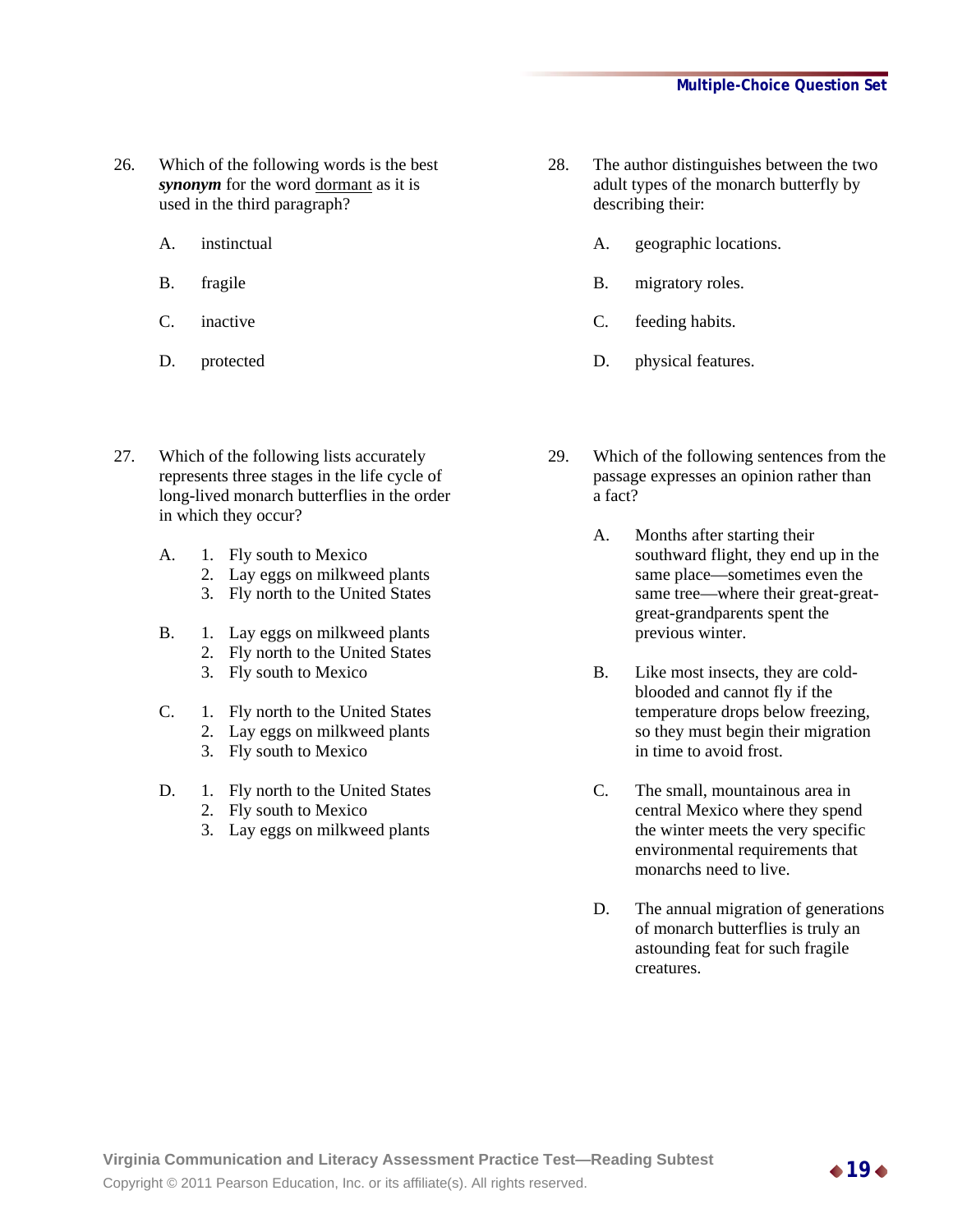- 30. Which of the following statements best summarizes the passage?
	- A. Because monarchs cannot survive long in cold weather, they migrate to an area that provides everything they need to sustain life.
	- B. To complete a migratory cycle, one generation of long-lived monarch butterflies and several generations of short-lived monarchs fly long distances each year.
	- C. Although one type of adult monarch butterfly lives for up to nine months, most die after several weeks.
	- D. Every year, monarch butterflies fly to central Mexico and spend the winter in evergreen trees before mating and laying eggs on milkweed plants in the spring.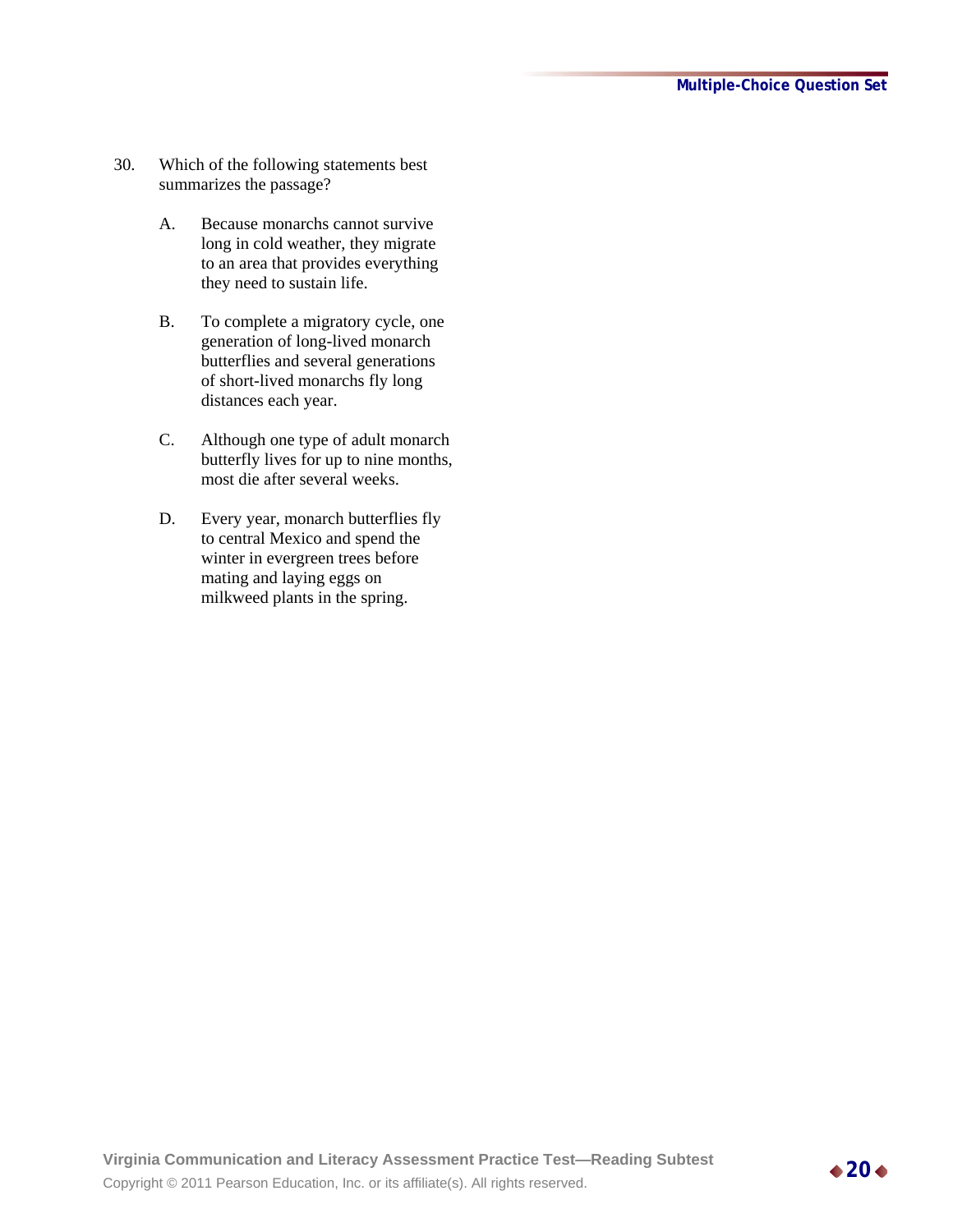- 1 Sometimes it seems as if the modern world is one big swindle. Between threats of credit card fraud, identity theft, and pyramid schemes, one must be constantly on guard. Unfortunately, there is a new addition to this list and it requires looking no further than your next bowl of pasta. Without question, the biggest and most lucrative scam of the new millennium involves olive oil, which is one of the most adulterated agricultural products in Europe. The aromatic elixir seems like an unlikely target for criminals, but that is exactly what has made it appealing to those seeking to exploit record demand for the product.
- 2 The two main types of olive oil fraud involve the oil's country of origin and the oil itself. U.S. law requires that olive oil producers list the countries of origin of the olives used in the oil. Simply labeling olive oil as "Imported from Italy" does not conform with this law. Italy imports olive oil from countries such as Spain, Greece, and Turkey. Italian manufacturers then process and bottle the foreign oil and export it as their own. It is a deceptive practice, but it doesn't affect the quality of the oil. The other type of fraud has more serious consequences. In this instance, the product being sold as olive oil may not be derived from olives at all. Investigators have discovered soy, canola, and hazelnut oils being sold as olive oil. Some manufacturers even have been caught substituting lampante olive oil for premium extra-virgin olive oil. Lampante oil is made from spoiled or overripe olives and needs additional refining to be fit for consumption. Even after additional refining, it does not legally qualify for classification as extra-virgin olive oil.
- 3 Within Italy, strong public support exists for measures to put an end to these scams and preserve the country's reputation as the world's greatest olive oil producer. Although tests can detect many of the frauds, sophisticated criminal producers cover their tracks with high-tech refining techniques. The problem has become so severe that the European Union and the United Nations are working together to find a permanent solution. Their first step was to create detailed taste and aroma requirements for each grade of olive oil. They then established tasting panels that work under the guidance of the International Olive Oil Council to enforce these standards. To be certified as extra-virgin, an olive oil must be free of 16 specific taste flaws and contain significant levels of bitterness, pepperiness, and fruitiness. Tasters warm each oil to 28 degrees Celsius before sniffing it, rolling it around in the mouth, and then inhaling sharply to coat the taste buds and fill the nasal passage. Because people on the panels are usually great connoisseurs, they are able to rate the oils with a consistency that could never be achieved by a machine.
- 4 The biggest obstacle that remains to be overcome is the political corruption that has allowed the dirty olive oil business to prosper for so long. Unfortunately, it is all too common for a tasting panel's verdict to be successfully appealed by the producer of the oil. Until such problems can be resolved, consumers of olive oil need to stay vigilant.

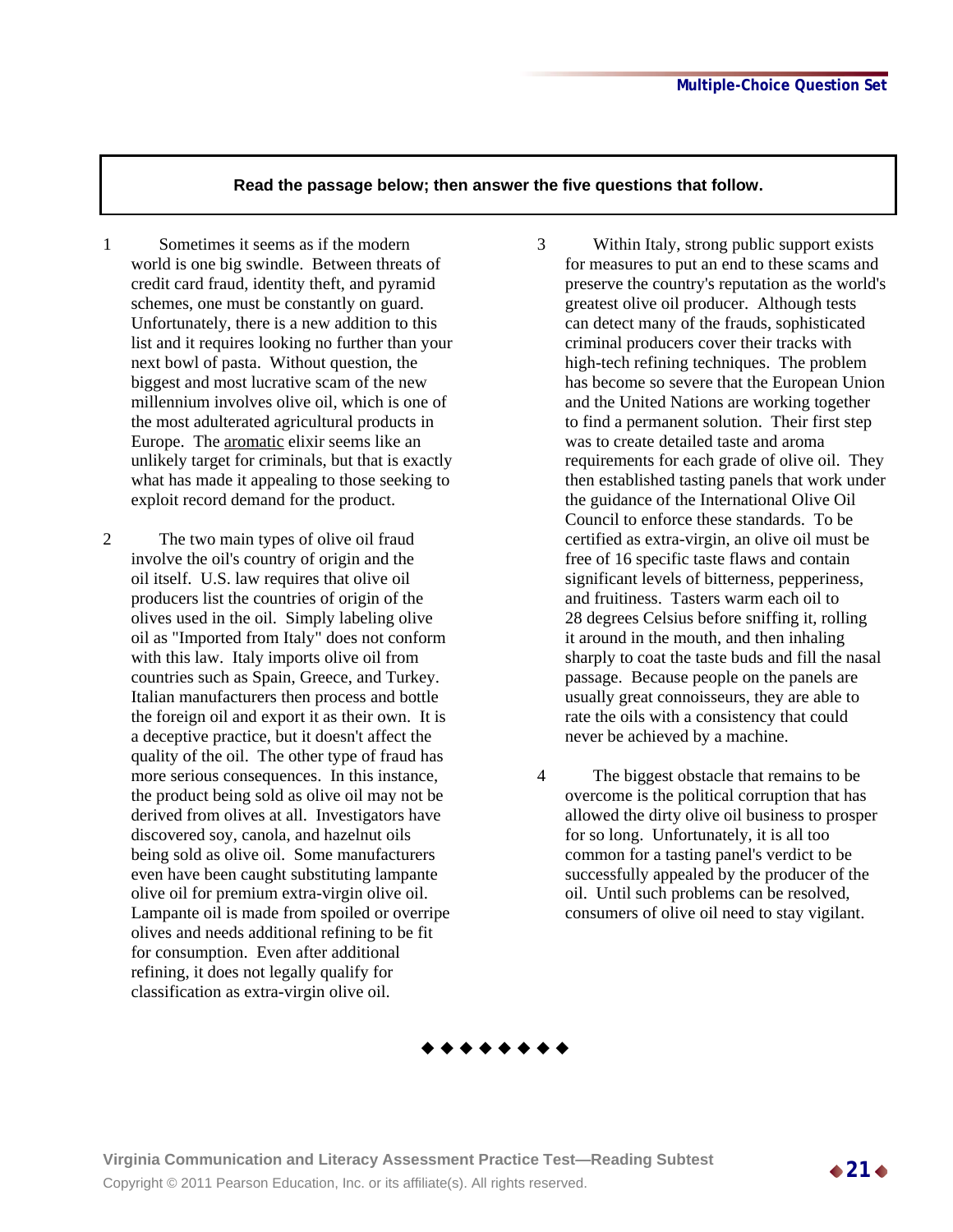- 31. Which of the following words is the best *antonym* for the word aromatic as it is used in the first paragraph?
	- A. tasteless
	- B. colorless
	- C. flawless
	- D. odorless
- 32. Which of the following details from the passage best supports the author's assertion that olive oil is one of the most adulterated agricultural products in Europe?
	- A. the importation into Italy of olive oil from Spain, Greece, and Turkey
	- B. the presence of soy, canola, and hazelnut oils in bottles of olive oil
	- C. the use of high-tech refining techniques in olive oil production
	- D. the specific taste flaws used to identify fraudulently labeled olive oil
- 33. According to information presented in the passage, the increase in olive oil fraud is primarily due to:
	- A. European Union policies.
	- B. techniques for grading olive oil.
	- C. rising demand for olive oil.
	- D. Italian production methods.
- 34. Which of the following sentences from the passage expresses an opinion rather than a fact?
	- A. In this instance, the product being sold as olive oil may not be derived from olives at all.
	- B. Even after additional refining, it does not legally qualify for classification as extra-virgin olive oil.
	- C. Although tests can detect many of the frauds, sophisticated criminal producers cover their tracks with high-tech refining techniques.
	- D. Unfortunately, it is all too common for a tasting panel's verdict to be successfully appealed by the producer of the oil.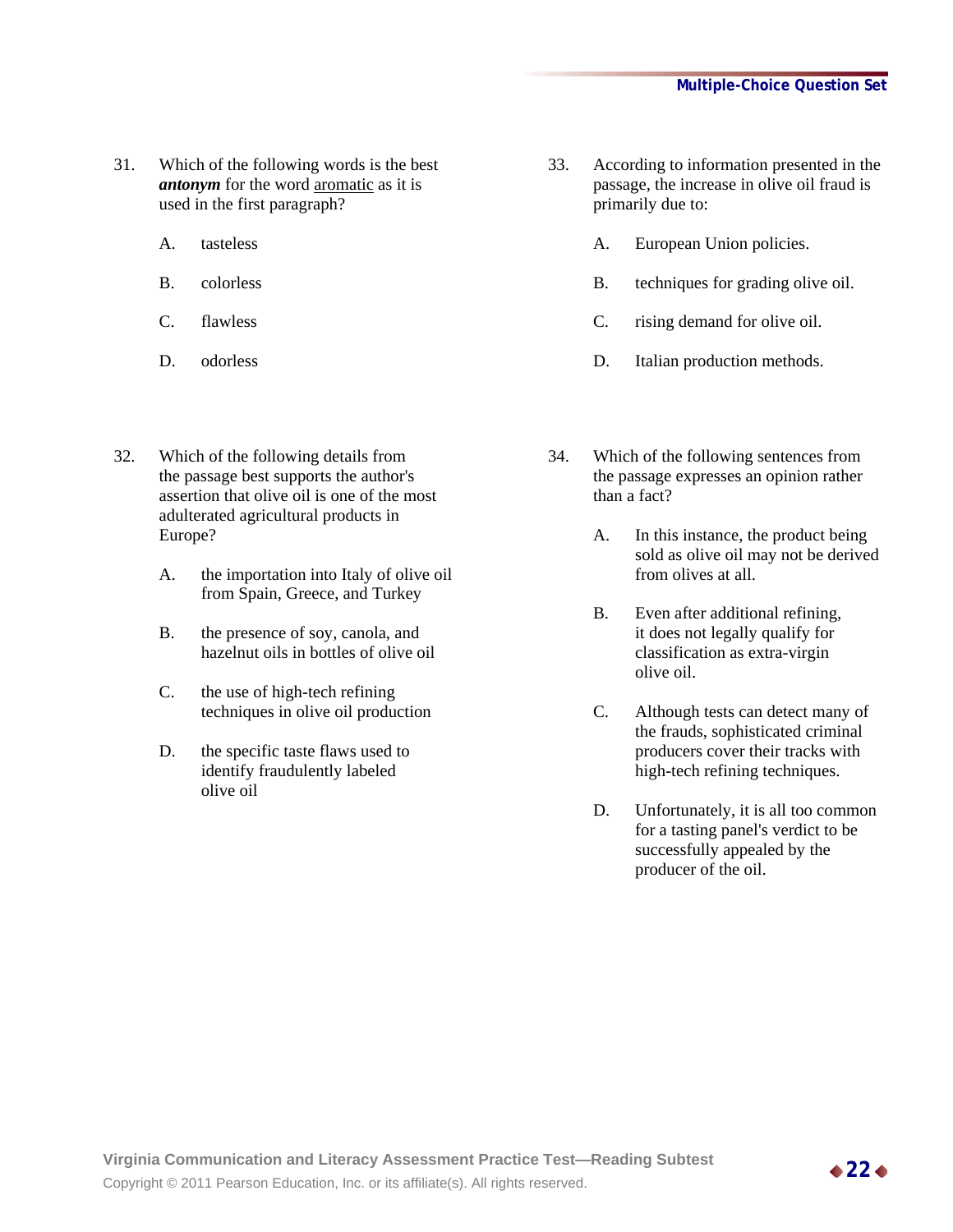- 35. Which of the following lists best represents the organization of major topics in the passage?
	- A. 1. Italy's place in the olive oil market
		- 2. Efforts to stop olive oil fraud
		- 3. Methods of detecting olive oil fraud
	- B. 1. Rising demand for olive oil
		- 2. Deceptive olive oil labeling
		- 3. Substituting other oils for olive oil
	- C. 1. Two types of olive oil fraud
		- 2. Efforts to eliminate olive oil fraud
		- 3. Obstacles to eliminating olive oil fraud
	- D. 1. Major types of consumer fraud
		- 2. How olive oil producers deceive consumers
		- 3. Consumer vigilance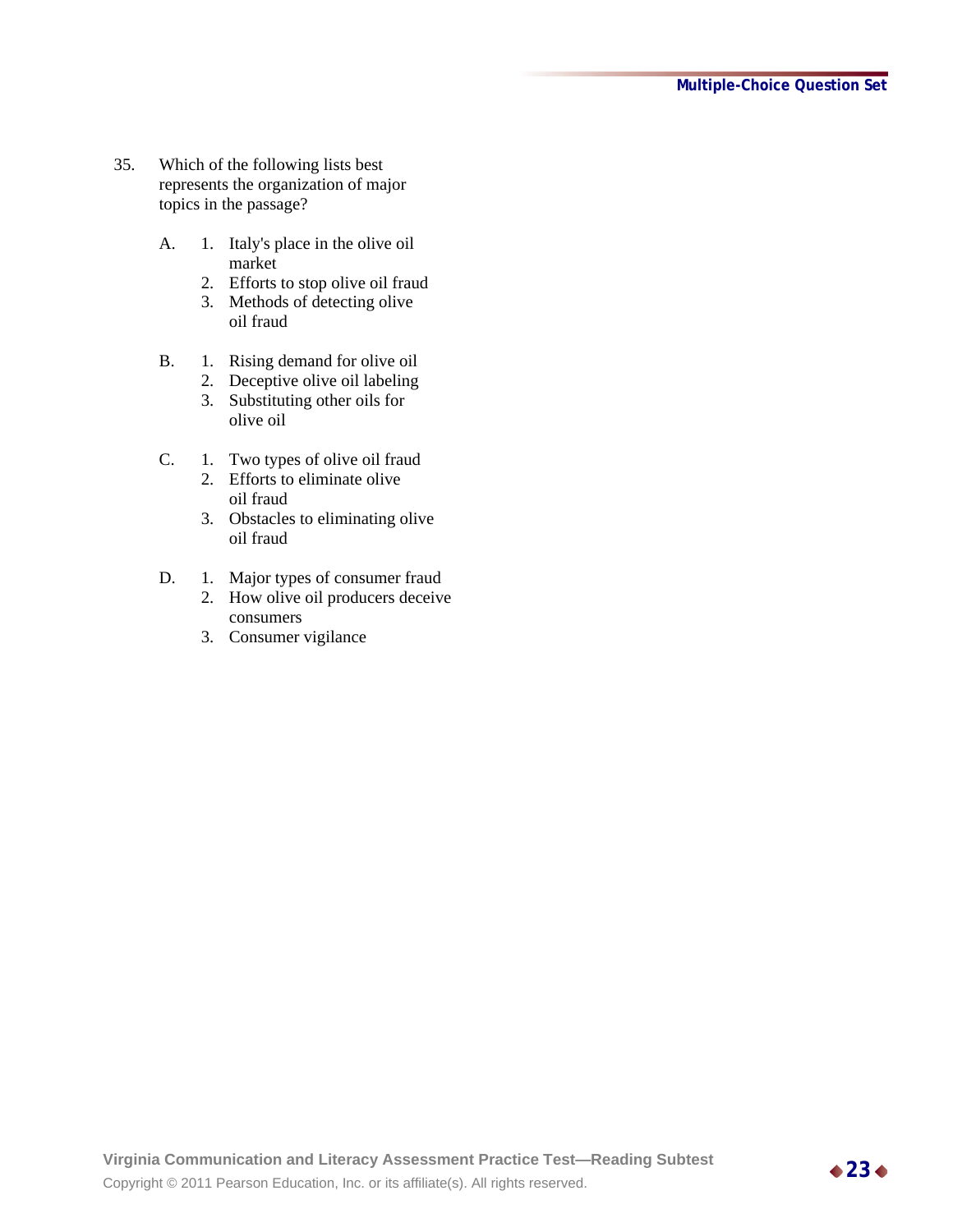- 1 Are you hungry for a hot dog? Are you planning to buy a new computer? Does your yard need landscaping? Before you spend any money, take a long, hard look at the price and consider making a lower offer. Although haggling for a deal is commonplace in many countries, U.S. consumers rarely question the sticker price of a purchase, not realizing that the price of almost everything they buy is open to negotiation. According to a recent study, shoppers who negotiate the price of goods and services receive a better deal 90 percent of the time. So why don't more people do it? Part of the problem is intimidation. Another factor is that negotiation is not the easiest skill to learn; some people spend years in graduate school mastering its finer points. Nevertheless, a number of simple techniques can help anyone haggle their way toward savings.
- 2 A common misconception about haggling is that it works best when you maintain a tough exterior and make aggressive demands. In reality, any good negotiator knows that a warm smile goes much further than a cold shoulder. Before making an offer or trying to get a price reduction, distinguish yourself from other customers by asking for the salesperson's advice or mentioning something interesting about the purpose of the purchase. When the time comes to make your pitch, try to offer the retailer something in return for a lower price, such as future loyalty, a high-volume sale, or customer referrals. By attending to the other person's needs, you will be much more likely to get what you want.
- 3 Another key to haggling is to know when it is worth your while. Although more transactions are open to price negotiation than most people realize, there are limits. Gas stations and supermarkets are a wasted effort, as are most places with low, fixed prices such as subway stations or newsstands. If you try to haggle over the price of a magazine, you will look like a cheapskate rather than a savvy consumer. Elsewhere, the trick is finding the right person to approach. In chain stores, salespeople usually will not be able to cut a deal. However, managers will most likely be empowered to match another store's price or reduce the price on damaged merchandise. Other negotiations require a bit more forethought. Give the seller every indication that you are willing to walk away. When shopping in a large electronics store, for instance, browse for a while before arriving at the item that you actually intend to purchase. Even if you are sure you want to buy a product, examining it thoroughly and looking indecisive may help you negotiate a lower price.
- 4 Some haggling attempts are more successful than others, but it is exciting to look at every price tag as if it were an opening bid at an auction. Haggling adds a more participatory element to consumerism. It teaches us to make human connections and reach friendly compromises. It saves us money and, perhaps best of all, offers the possibility that the next transaction we make will be our best deal yet.

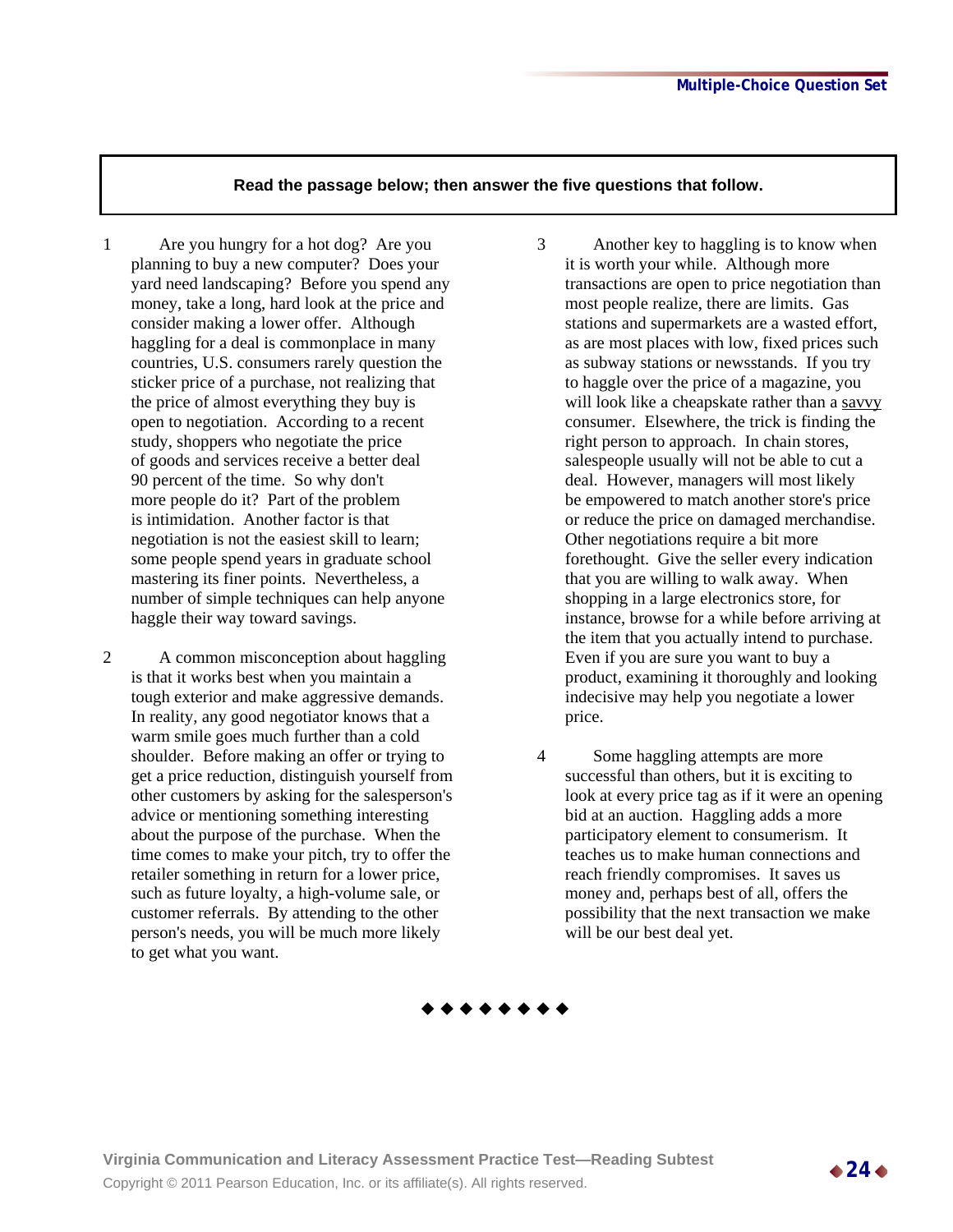- 36. Which of the following words is the best *synonym* for the word savvy as it is used in the third paragraph?
	- A. reasonable
	- B. cautious
	- C. knowledgeable
	- D. satisfied
- 37. Which of the following statements best expresses the main idea of the third paragraph?
	- A. Hagglers should focus on items covered by formal store policies.
	- B. Some attempts at haggling are more successful than others are.
	- C. Managers have more authority to cut prices than salespeople do.
	- D. Hagglers need to know when, with whom, and how to negotiate prices.
- 38. Which of the following conclusions could be most reasonably drawn from the information presented in the passage?
	- A. Most people lack the negotiating skills required to be successful hagglers.
	- B. Hagglers enjoy meeting a challenge as much as they like saving money.
	- C. Salespeople are trained to refer indecisive customers to managers.
	- D. During hard economic times, more consumers will try haggling.
- 39. Which of the following assumptions most likely influenced the author's argument in the passage?
	- A. Consumers will feel more comfortable with haggling if they know it is an accepted practice.
	- B. Retailers encourage salespeople to openly negotiate prices.
	- C. Successful haggling is a matter of attitude more than skill.
	- D. U.S. consumers can learn about haggling from consumers in other parts of the world.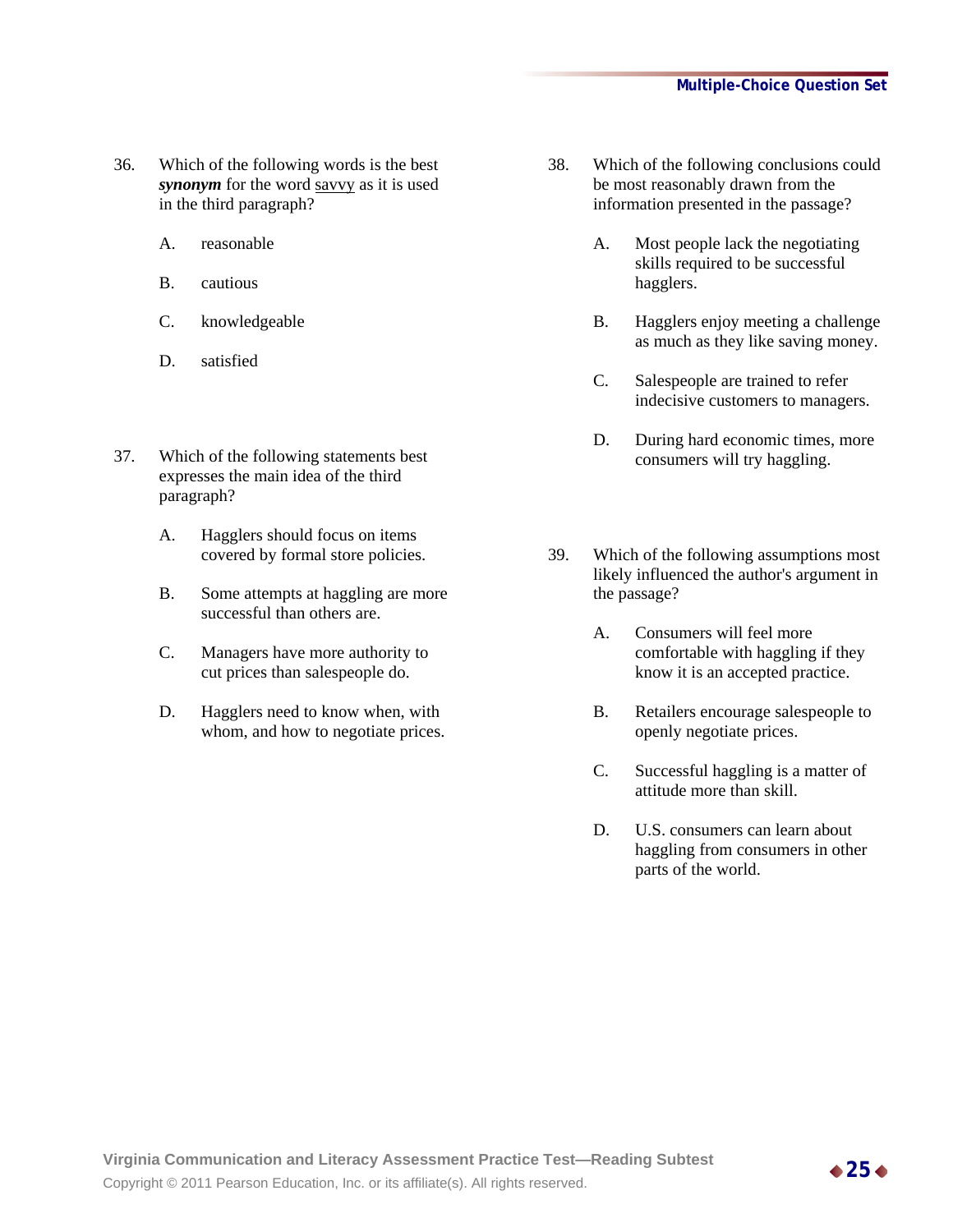- 40. Which of the following statements best summarizes the passage?
	- A. By using a few simple negotiating techniques in appropriate situations, people can make shopping a more participatory, economical experience.
	- B. U.S. consumers who do not haggle end up paying considerably more for goods and services than do their counterparts in other countries.
	- C. Haggling is expected in stores that offer damaged merchandise but not in gas stations, supermarkets, and other businesses with fixed prices.
	- D. Although a recent study found that people who negotiate prices invariably receive a better deal, many consumers are reluctant to haggle.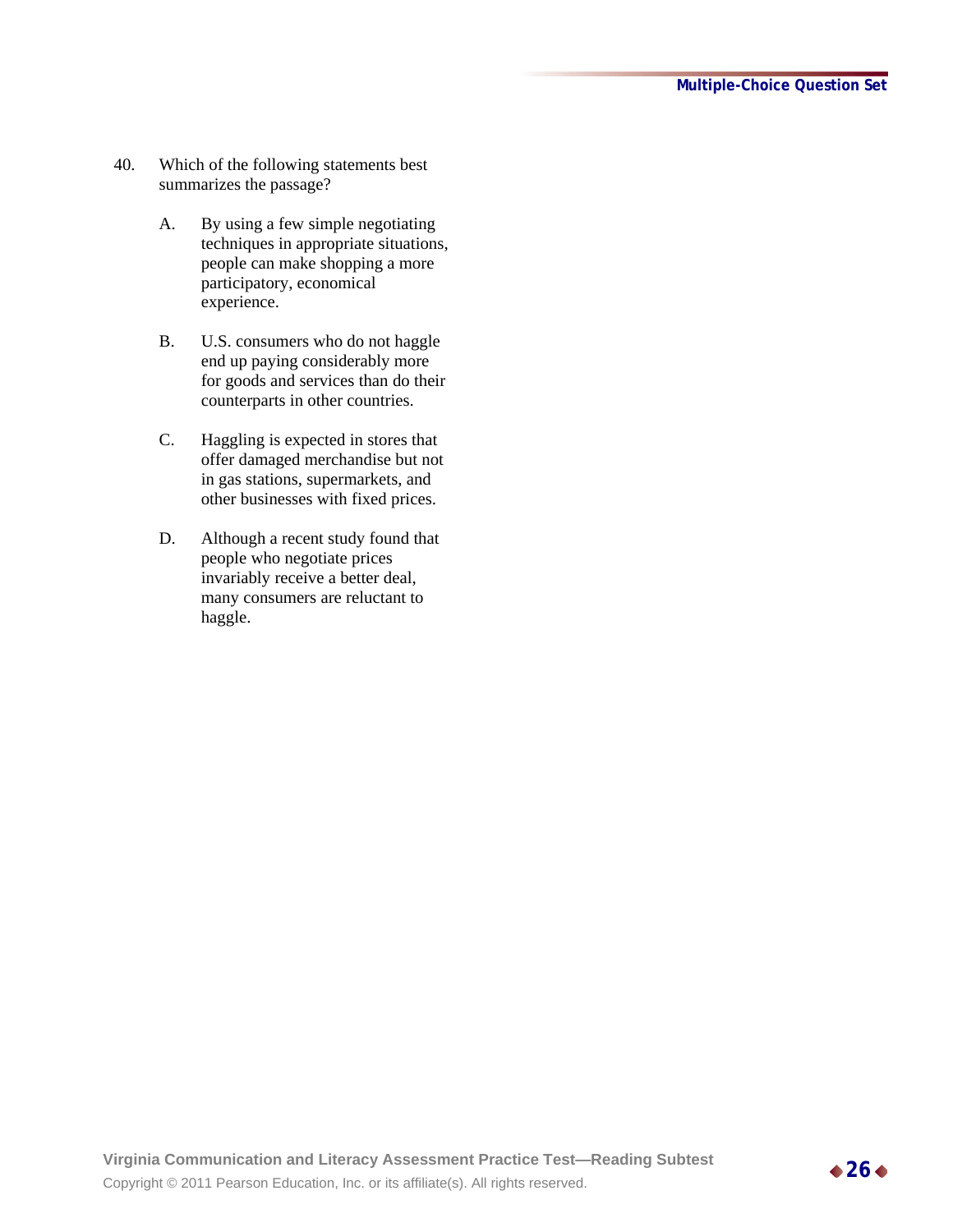

# **EVALUATING YOUR PERFORMANCE**

This section describes how to evaluate your performance on this practice test for the VCLA reading subtest. Your practice test results may provide helpful information regarding your preparedness in the content tested on the actual VCLA reading subtest.

In this section you will find:

- ◆ an Answer Key providing the correct response for each multiple-choice question and a column for tracking your results
- a Results Worksheet organized by objective that will help you interpret your multiple-choice question results

Use the resources provided in this section and the VCLA test blueprint (available free of charge at **www.va.nesinc.com**) to help determine your preparedness for the actual VCLA reading subtest. Although your results on this practice test cannot be used to determine your score on the actual subtest, your results may help you gauge your readiness to test and help identify any areas for further study.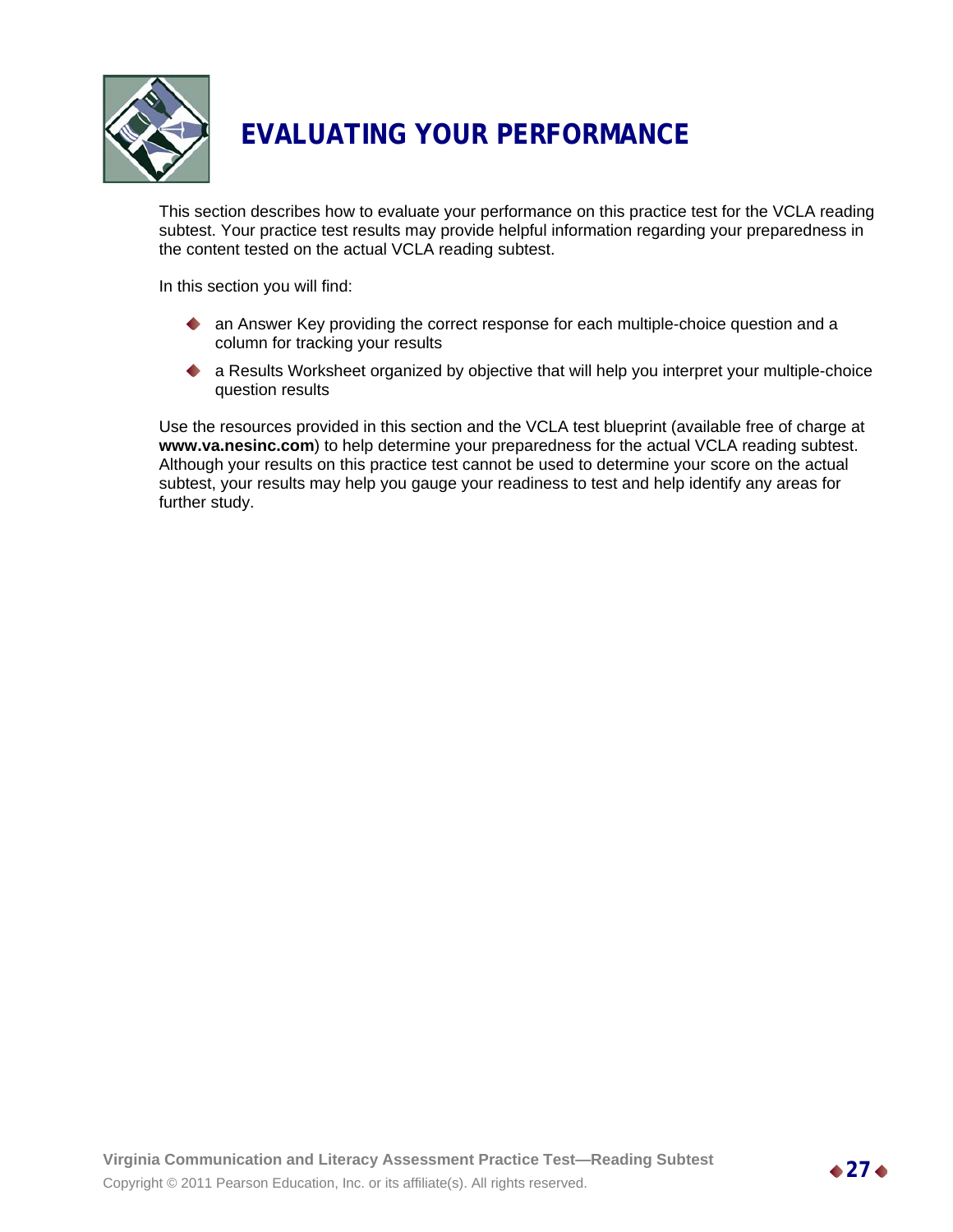### **Answer Key**

Determine which multiple-choice questions you answered correctly and incorrectly by comparing the answers you recorded on your Multiple-Choice Answer Sheet to the correct responses listed in the Answer Key below. Circle "Y" or "N" in the "Correct?" column to keep track of your results. For the questions you answered incorrectly, review these questions and their correct responses.

| <b>Question</b><br><b>Number</b> | <b>Correct</b><br><b>Response</b> | <b>Correct?</b> |              | <b>Question</b><br><b>Number</b> | <b>Correct</b><br><b>Response</b> |    | Correct?     |
|----------------------------------|-----------------------------------|-----------------|--------------|----------------------------------|-----------------------------------|----|--------------|
| $\mathbf{1}$                     | $\mathsf C$                       | Y               | $\mathsf{N}$ | 21                               | B                                 | Y  | $\mathsf{N}$ |
| $\overline{2}$                   | $\sf B$                           | Y               | N            | 22                               | D                                 | Y  | N            |
| $\overline{\mathbf{3}}$          | D                                 | Y               | N            | 23                               | $\mathsf C$                       | Y  | ${\sf N}$    |
| $\overline{\mathbf{4}}$          | A                                 | Y               | $\mathsf{N}$ | 24                               | $\mathsf C$                       | Y  | ${\sf N}$    |
| 5                                | D                                 | Y               | ${\sf N}$    | 25                               | D                                 | Y  | ${\sf N}$    |
| $\bf 6$                          | D                                 | Y               | N            | 26                               | $\mathsf C$                       | Y  | ${\sf N}$    |
| $\overline{\mathbf{7}}$          | $\mathsf C$                       | Υ               | N            | 27                               | A                                 | Υ  | ${\sf N}$    |
| 8                                | A                                 | Υ               | $\mathsf{N}$ | 28                               | B                                 | Υ  | ${\sf N}$    |
| $\boldsymbol{9}$                 | $\sf B$                           | Y               | N            | 29                               | D                                 | Y  | ${\sf N}$    |
| 10                               | A                                 | Υ               | ${\sf N}$    | 30                               | B                                 | Υ  | ${\sf N}$    |
| 11                               | $\mathsf C$                       | Y               | $\mathsf{N}$ | 31                               | D                                 | Y  | ${\sf N}$    |
| 12                               | D                                 | Y               | $\mathsf{N}$ | 32                               | B                                 | Υ  | ${\sf N}$    |
| 13                               | $\sf B$                           | Y               | $\mathsf{N}$ | 33                               | $\mathsf C$                       | Y  | $\mathsf{N}$ |
| 14                               | A                                 | Y               | N            | 34                               | D                                 | Y  | $\mathsf{N}$ |
| 15                               | A                                 | Y               | N            | 35                               | $\mathsf C$                       | Y  | N            |
| 16                               | $\sf B$                           | Y               | N            | 36                               | $\mathsf C$                       | Υ  | ${\sf N}$    |
| 17                               | A                                 | Y.              | N            | 37                               | D                                 | Y. | N            |
| 18                               | $\boldsymbol{\mathsf{A}}$         | Y               | ${\sf N}$    | 38                               | $\sf B$                           | Y  | ${\sf N}$    |
| 19                               | D                                 | Y               | ${\sf N}$    | 39                               | $\boldsymbol{\mathsf{A}}$         | Y  | ${\sf N}$    |
| 20                               | $\mathsf C$                       | Υ               | ${\sf N}$    | 40                               | $\mathsf A$                       | Y  | ${\sf N}$    |

**Virginia Communication and Literacy Assessment Practice Test—Reading Subtest**  Virginia Communication and Elteracy Assessment Practice Test—Reading Subtest<br>Copyright © 2011 Pearson Education, Inc. or its affiliate(s). All rights reserved.